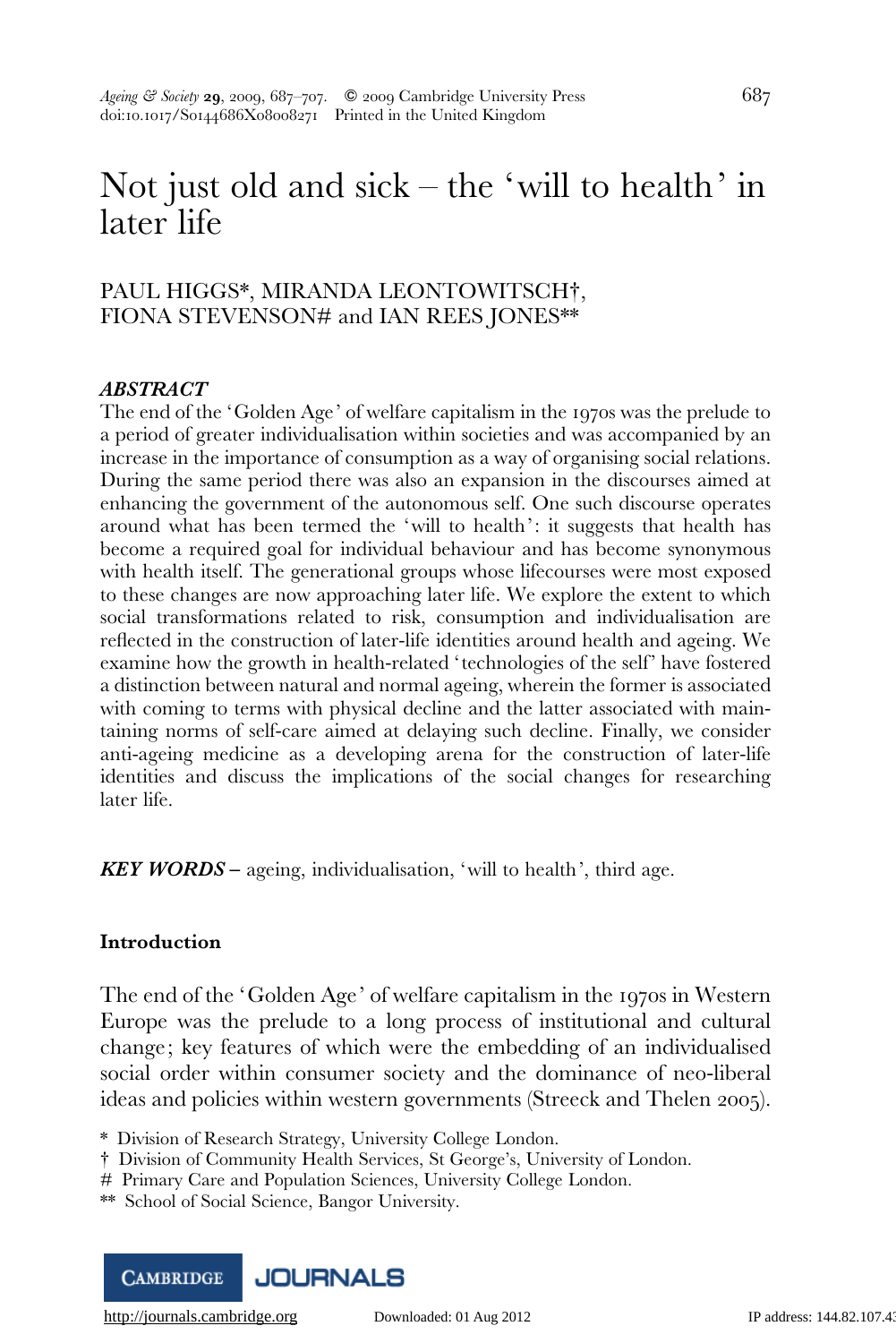These changes were enacted by and upon generational groups that are now approaching or entering later life. This is a later life that is very different in character from that experienced by previous generations. Health and life expectancy have continued to improve and many diseases that would have meant a poor prognosis for older people have become amenable to health-care intervention (Kirkwood 1999). In the past, social gerontology has tended to focus on poverty and lack of agency in later life (Gilleard and Higgs 2000). However, more recent work has challenged this approach and highlighted improvements in health and income among retired people (Parker and Thorslund 2007), even when compared with younger age groups and with earlier cohorts of elderly people (Hills 2004). These improvements have also been accompanied by the emergence of what Peter Laslett (1989) among others termed the 'third age', in which both self-realisation and activity are seen as possibilities. This is a departure from the past when many saw old age as foreclosed by the processes of rolelessness and dependency (Burgess 1960). Alongside these opportunities, and in some senses embodied by them, has been the emergence of a consumer society in Britain where consumption and lifestyle choices have become culturally pervasive and engrained with many aspects of later life, even for those who lack the material means to pursue such choices ( Jones et al. 2008).

The emergence of consumer culture and consumer societies has not been entirely a development ushered in by the neo-liberal governments of the 1980s and 1990s. Rather, such changes arose out of more complex movements in the nature of society, movements that first arose during the 1950s and 1960s and which came to fruition in the closing decades of the 20th century. The growth of youth culture in the post-war period had a formative impact on the cultures of consumption (Marwick 1998; Rosen 2003). Consequently, many of the cultural co-ordinates of the 21st century, such as the fusing of fashion and identity (Breward 2004), the commodification of lifestyle practices and the erosion of status and tradition (Beck and Beck-Gernsheim 2001), were set up in this period and continue to resonate. These cultural tropes and practices have also been the focus of rethinking the nature of contemporary society as a form of reflexive modernisation in which individualisation and choice are seen as the guiding principles of social action (Beck 1992; Beck, Bonss and Lau 2003; Giddens 1991).

The affinities between these ideas and neo-liberalism may seem close but it is not the case that they are interchangeable. As Rose (2001) pointed out, neo-liberalism is not simply a form of laissez faire politics; rather, it is a form of government that necessitates the conscious moulding of citizens with the aim of constructing a society in which markets function in altered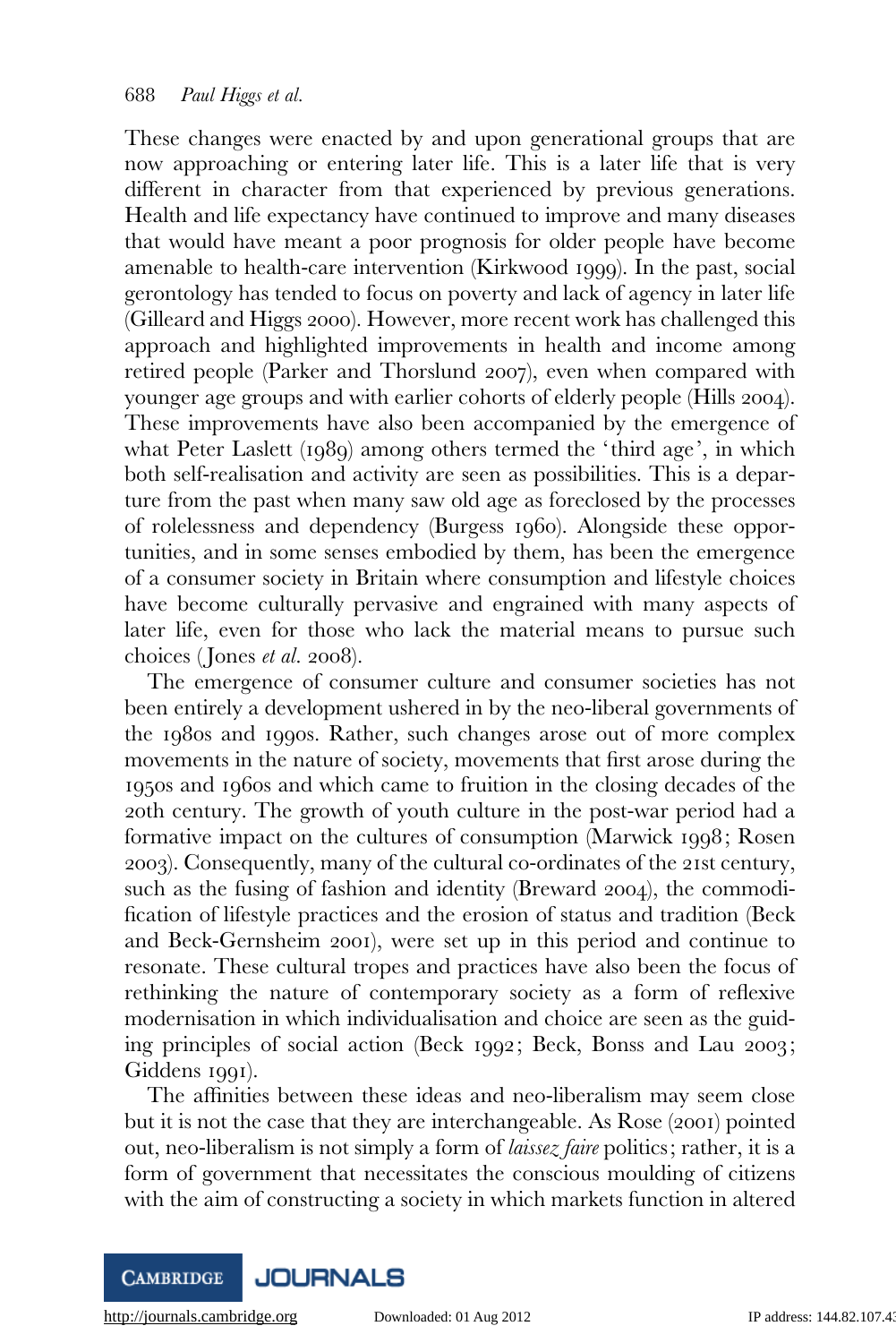circumstances. All social behaviour under these circumstances becomes defined and legitimised in terms of rational calculation of the costs and benefits of competing choices and potential risks. Freedom becomes the capacity for self-realisation through individual actions in the face of multiple risks and opportunities. Ageing and the hazards of growing older form another arena in which the autonomous self is expected to act and to make the right choices. The growth in technologies aimed at enhancing the government of the autonomous self has attracted comment (Rose 2007). What has received less attention is the way in which the reconstruction of contemporary later life has meant that these responsibilities and techniques have become part of the generational habitus of the first cohorts to engage fully with reflexive modernisation throughout their lives as they age.

In this paper, we examine one of the key areas where these new technologies of human individuality (Miller and Rose 1997) are most apparent; namely within the rise to prominence of the 'will to health' in later life. Health has become a fundamental and required goal of the individual. Our aim is to explore the extent to which social transformations related to risk, consumption and increasing individualisation are reflected in the construction of third-age identities. Health is central to an agentic thirdage lifestyle, as is the need to prevent physical and mental decline, which are the markers of a 'fourth age' recognised as a time of frailty and dependency. First, we consider the emergence of the 'will to health' as a dominant discourse in later life and a driver in the construction of thirdage identities. Following from this, we examine how the growth in technologies of the self has fostered a distinction between natural and normal ageing, with the former being associated with a cultural and ethical ideal of old age as a time of physical and mental decline, while the latter is associated with an increasing emphasis on maintaining norms of self-care aimed at delaying or denying such a decline. This distinction is then related to how the older consumer is increasingly tied into contradictory notions of natural and normal ageing through the construction of risk and the marketisation of health technologies. Finally, we consider the case of anti-ageing medicine as a developing arena for the construction of thirdage identities.

### Third age identities and the rise of the will to health

Peter Laslett (1989) conceptualised the third age as a life-phase in which older people are able to seek self-fulfilment beyond the constraints of work and/or child rearing; a stage of life only ended by a 'fourth age' of frailty,



<http://journals.cambridge.org> Downloaded: 01 Aug 2012 IP address: 144.82.107.43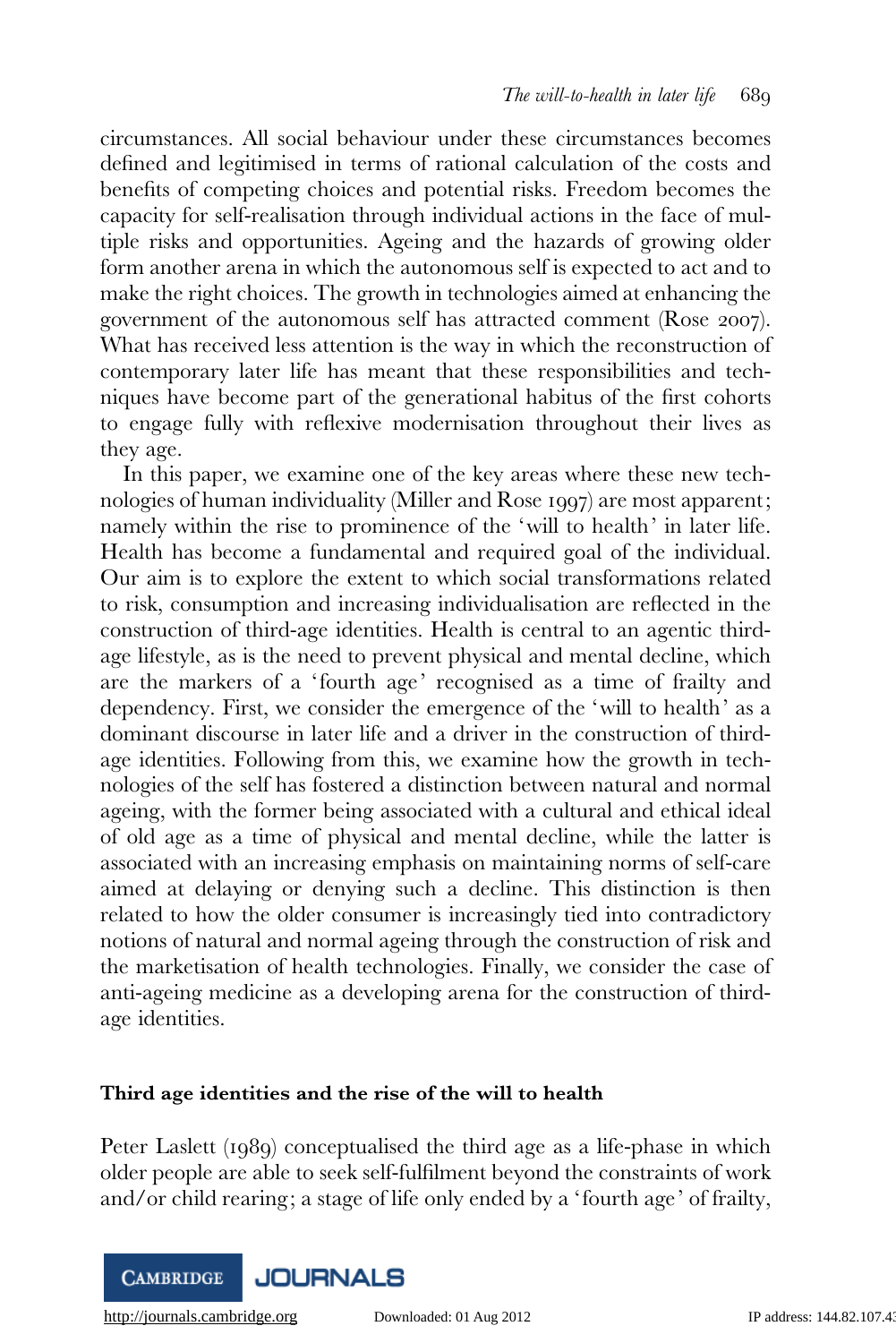decline, disability and ultimately death. Katz and Marshall (2003) suggested that the third age places a social obligation on older people to lead active and independent lives so as to minimise the life phase of physical and mental decline in which they might require social support. Katz (2000) even suggested that older people need to demonstrate their capacity for 'activity' in much the same way that unemployed people need to 'demonstrate' that they are actively seeking work rather than being allowed to enjoy the fruits of retirement. That there is a need to justify the significance of post-working life from the point of view of activity can be seen in the debates around what is termed 'productive ageing' in the United States (Hinterlong, Morrow-Howell and Sherraden 2001). More analytically Gilleard and Higgs (2000, 2005) argued that the third age is as much concerned with resisting the effects of ageing on the body as it is with maintaining a continuing engagement with consumer society. The growth in material affluence among older people has allowed them to integrate these somatic concerns with consumerist lifestyles (Jones *et al.*) 2008). These lifestyles have formed a strong part of what has been termed the 'generational habitus' long before these cohorts entered retirement (Gilleard and Higgs 2007). In addition, self-realisation has become a central part of the third agers' identity with engagement in a range of leisure activities from shopping, holidays to lifelong-learning providing meaning in the third age as well as opportunities for consumption. This development coincides with the broader shift of social values to selfrealisation and autonomy noted by Giddens (1991) and Beck and Beck-Gernsheim (2001).

Central both to these wider social changes and to the development of third-age identities is the way in which health has become a fundamental expectation and required goal of individual lifecourses. Self-esteem is inextricably linked to individual health, and the individual's pursuit of health maintenance is seen as important in health promotion. This concern with health and the 'healthiness' of a wide range of activities has saturated many aspects of social life, so much so that discourses of health have overwhelmed our understanding of later life. Health in later life not only enables a state of personal wellbeing but is increasingly seen as central to leading an agentic, self-fulfilled old age. This places older people in a position where their health might determine their social status, either as active 'third agers' or as dependent 'fourth agers'. The importance of maintaining health lies in the need to stay an active producer of a positive health status rather than being a passive consumer of health care; a status indicating entry into the fourth age (Gilleard and Higgs 1998: 234).

Increasingly, the means to promote good health has been seen to be dependent on individual behaviour and is considered to be the personal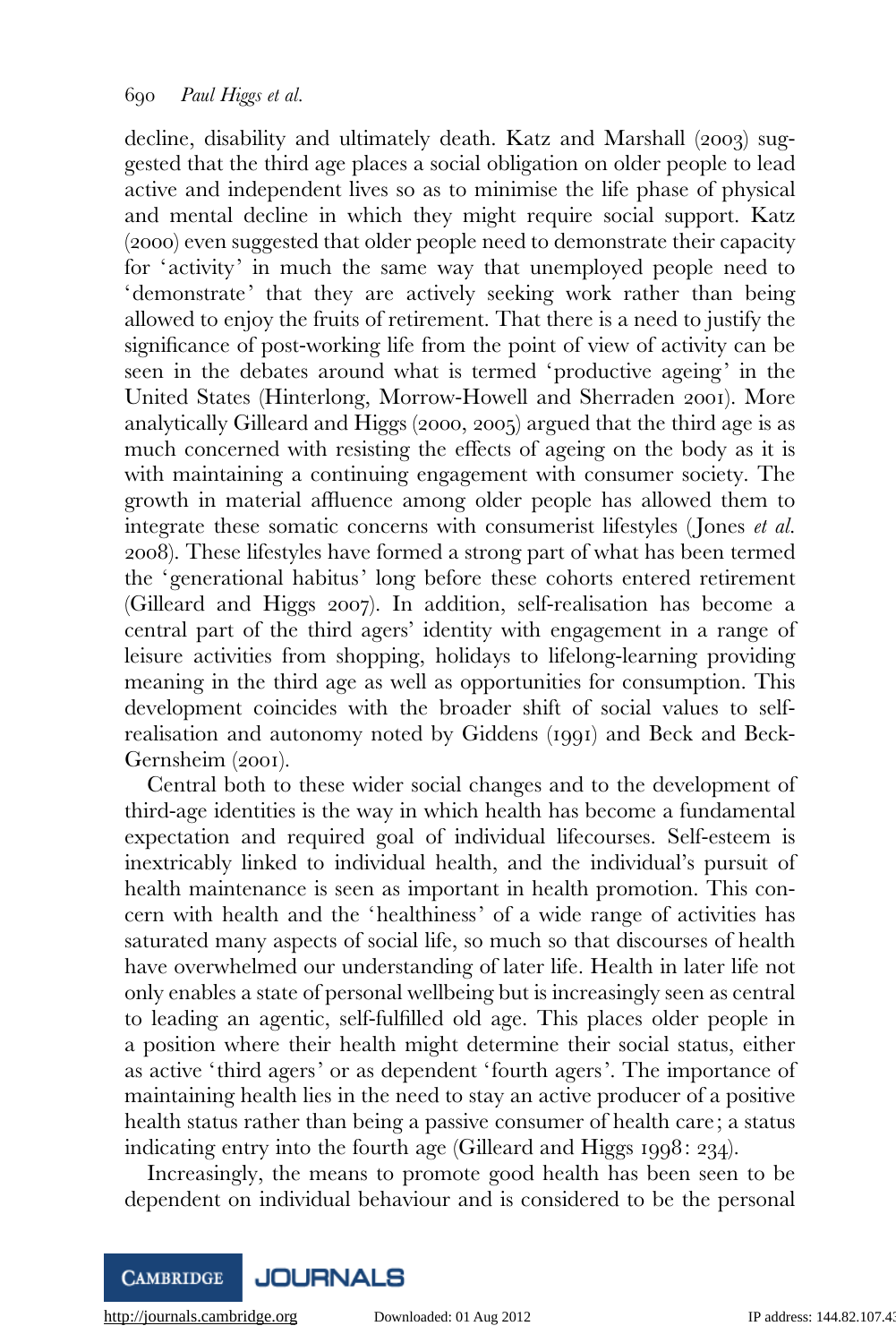responsibility of a good citizen (Higgs 1998; Lupton 1995). These attitudes apply across the population. As Rose argues, the state's role has shifted towards that of the enabling state, the facilitating state and the state as animator (Rose 2001). Many commentators suggest that the 'will to health' can be seen as part of a shift in neo-liberal states towards forms of governmentality based on diverse technologies of the self (Bauman 2001; Dean 1999; Lemke 2001; Rose 2001). Studies of older people's engagement with different forms of health maintenance suggest that there are push factors, such as governmental interventions, and pull factors, such as perceptions of personal wellbeing, that drive the uptake of such technologies (Paulson 2005). They also suggest that the diffusion of discourses of personal responsibility for health translates at the individual level to the 'will to health' and this is a defining feature of 'successful' third age identities. One of the ways in which the will to health dominates later life is through the construction of normal ageing as distinct from an idealised notion of natural ageing.

### Natural and normal ageing

The growth in technologies of the self has fostered a distinction between natural and normal ageing, where the former derives much of its sense from cultural or ethical considerations about the length and purpose of human life, while the latter is more concerned with the boundaries that might or might not exist to both longevity and healthy old age. Thomas Cole, in his seminal cultural history of ageing in America The Journey of Life (1992), pointed out that there have been a number of different cultural understandings of old age and death over the past two centuries in the United States, but that the current situation is one where there is a 'relentless hostility to physical decline and … [a] tendency to regard health as a form of secular salvation' (1992: 239). Cole, like others such as Vincent (2003a), has a very strong ethical sense that ageing is fundamentally about coming to terms with physical and mental decline and the acceptance of a natural order of life stages. Cole explicitly called for ' resymbolising the ages of life and the journey of life' (Cole 1992: 239) and targeted what he sees as the increasing emphasis in society on maintaining norms of selfcare aimed at delaying such decline. This distinction, which he described as the ' scientific management of ageing', draws its strength from the idea that the limits to life can be extended if not abolished. Work done in biogerontology by researchers such as James Fries (1980; 1989; 2003) suggests that what is taken as 'normal ageing' is something that is more malleable than previously thought. The 'compression of morbidity' thesis argues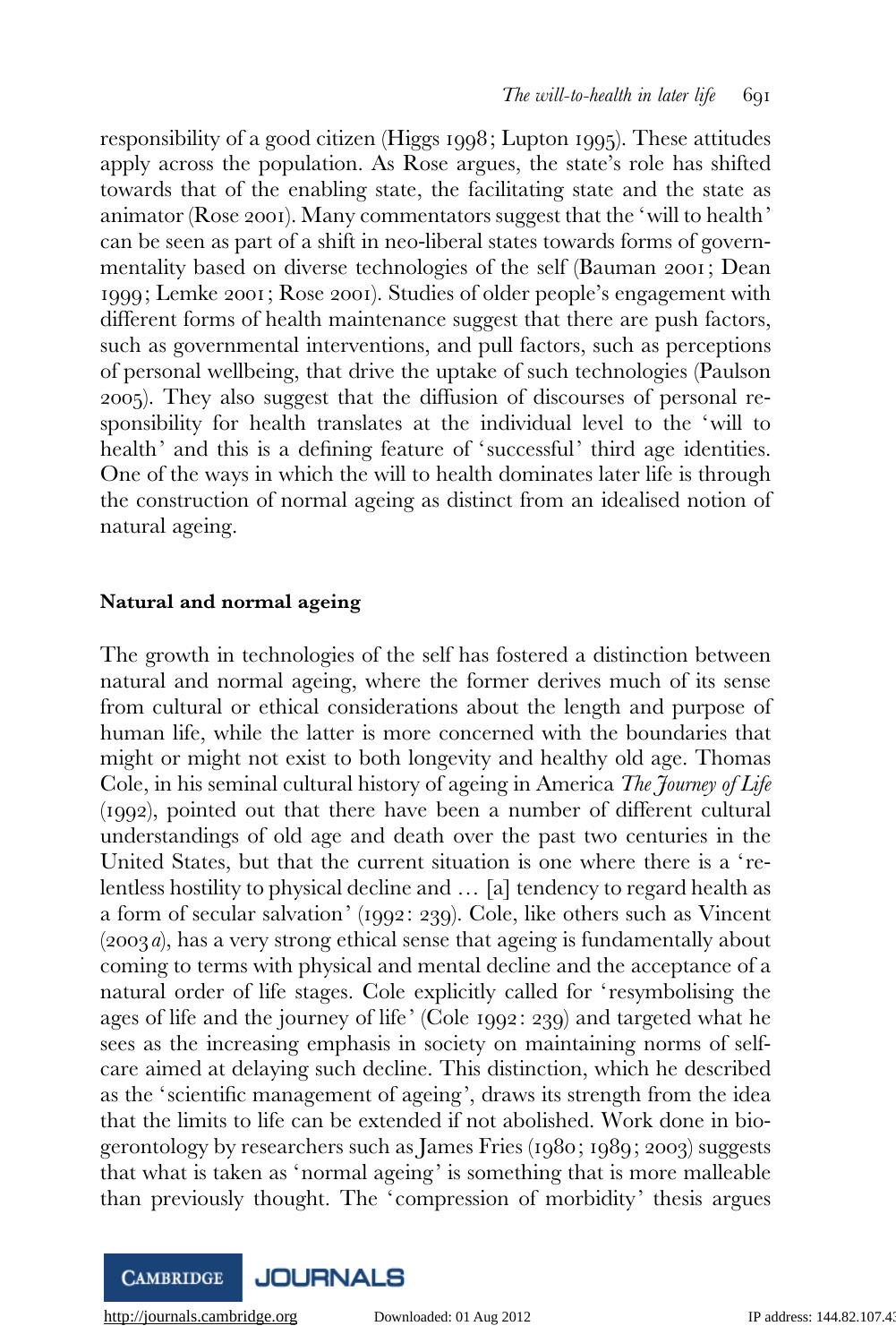that, even under the conditions of increased life expectancy, the proportion of life spent in ill health becomes concentrated into ever shorter periods prior to death. In this fashion a separation between natural and normal ageing occurs.

Both Thomas Cole and Harry Moody (1995) believe that the idea of natural ageing has been replaced by attempts to transcend it through technology and individual behaviour. Moody echoes Cole in calling for a return to a ' shared meaning of old age' where limits are placed on what he sees as life extending treatment after a commonly accepted point. Such an approach, Moody argues, would not only defuse potential intergenerational conflict over resources, but would also restore ageing to its 'natural' place within the lifeworld, a place from which it has become disembedded as science and bio-medicine change the certainties of the past.

Cole's ' scientific management of old age' is closely related to the ways in which bio-medicine acts as a disciplinary regime that shapes the human body and its existence around notions of normality and abnormality (Foucault 1977). One tool with which such dominance is established in contemporary society is through 'surveillance medicine' (Armstrong) 1995) where bodies are monitored by regulatory controls, such as regular health checks and screenings. These are then transformed into public health campaigns designed to monitor and induce good health practices (Petersen and Lupton 1996). Here, the absence of disease is not the same as health, nor are patients' (subjective) symptoms the centre of attention. Instead individual health behaviours, including those of older people, are placed under scrutiny. Ageing bodies are seen through the 'gaze' of the third age. Not only are older people scrutinised in this fashion but their personal responsibility for the risks they face are also evaluated. As Katz and Marshall pointed out:

On the one hand, they are led to understand that the expectations for them to be active (…), mobile, autonomous, experimental, knowable, networked, and consumer-niched will contribute to their care, well being, visibility, and inclusion within public worlds of participation and care. On the other hand, retired and older people are governed within lifestyle profiles allied with neoliberal and antiwelfarist agendas to restructure dependency and problematize their ageing bodies and identities as vulnerable, risky, and in need of self-vigilance (2003: 12).

Rose (2001) argued that such ' self-vigilance' is the result of bio-power over individuals who have learnt to see health as imperative to all lifestages and to accept personal responsibility for their health. This he calls ' somatic individuality'. He goes on to argue that bio-power regimes determine what is considered to be 'normal' in regard to health and ageing. By drawing on the five most prescribed medicines in the United States, he showed how the treatment of menopausal symptoms, thyroid deficiency,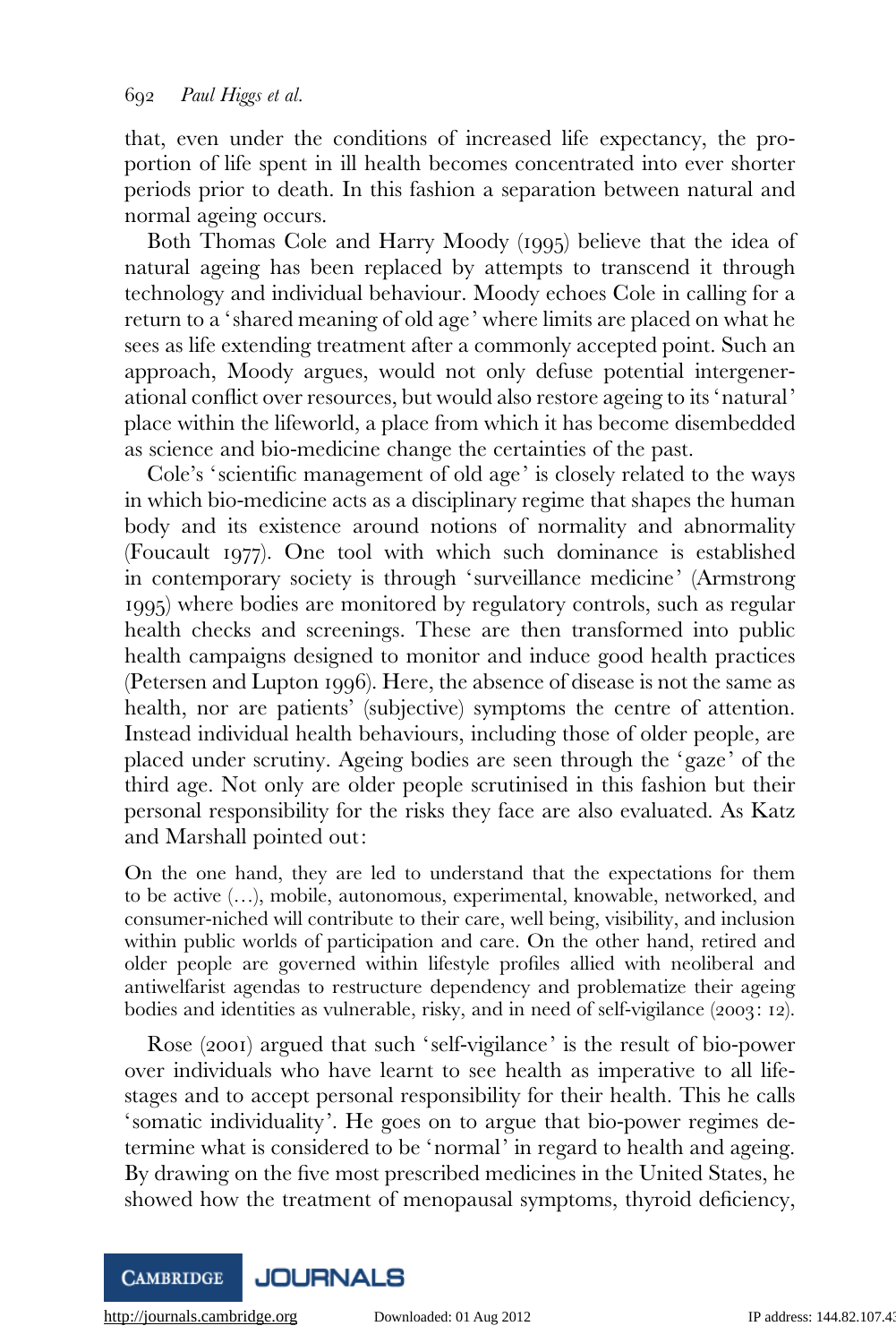high levels of blood lipids, depression and peptic disorders have construed a reality in which events in the lifecourse that might previously have been described as 'natural' can now be 'reverse engineered' and modified so that they unfold in a different and potentially optimal way. In terms of ageing, what is considered normal lies within the healthy living paradigm of bio-medicine and an active third-age paradigm. Both these approaches stand in contrast to notions of ageing that might accept physical and mental decline as part of a natural life-course.

The distinction between natural and normal ageing resonates with Featherstone and Hepworth's analysis of the social construction of ageing (1998). Here the authors argue that the ageing body and the lifecourse are constructed by both biology (i.e. the biological finitude of the human body which owing to increased life expectancy allows people to expect death in old age) and culture (i.e. the discourses though which later life is viewed, e.g. the state-funded old-age pensioner or the active third-ager). However, in practice, as Katz and Marshall pointed out, biology (or nature) is also socially constructed, something that creates difficulties in delineating the 'zones of penetration and territories of meaning' of the two spheres (Katz and Marshall 2004: 54). With the advancement of technology and its use in diagnosis, treatments or enhancements at different stages of the lifecourse, Featherstone and Hepworth (1998) predicted that advanced forms of bio-cultural destabilisation can be anticipated, leading to a further blurring of the distinction between natural and normal.

One arena in which the natural-normal dualism and the role of technology are played out is in the literature on 'normal' sexual ageing and in particular the focus on erectile dysfunction and the use of Viagra (e.g. Katz and Marshall 2003; Potts et al. 2003, 2006; Vainionpää and Topo 2005). Here the natural ageing process might be described as one in which a gradual decrease in sexual activity and erectile capacity are accepted as part of ageing, whereas the normal ageing approach entails a rejection of the inevitability of decline and sees opportunities for the use of technology  $(e.g.$  Viagra) to counteract instances of sexual decline. In a qualitative interview study involving men aged 54 to 70 years, Potts et al. (2006) compared the popular self-help literature and medical texts from before and after the Viagra era in order to establish whether these narratives had an influence on the experiences of their participants. The pre-Viagra era texts described a potential decrease in the trajectory of male sexuality with ageing, but highlighted that male sexual experience in mid-to-later life had the capacity to 'expand' and 'take on new dimensions' (Potts et al. 2006: 310), suggesting a more emotional and physical sexuality beyond mere penetrative sex. In contrast, the Viagra era texts showed two different kinds of narratives. One the authors called the 'anti-decline narrative',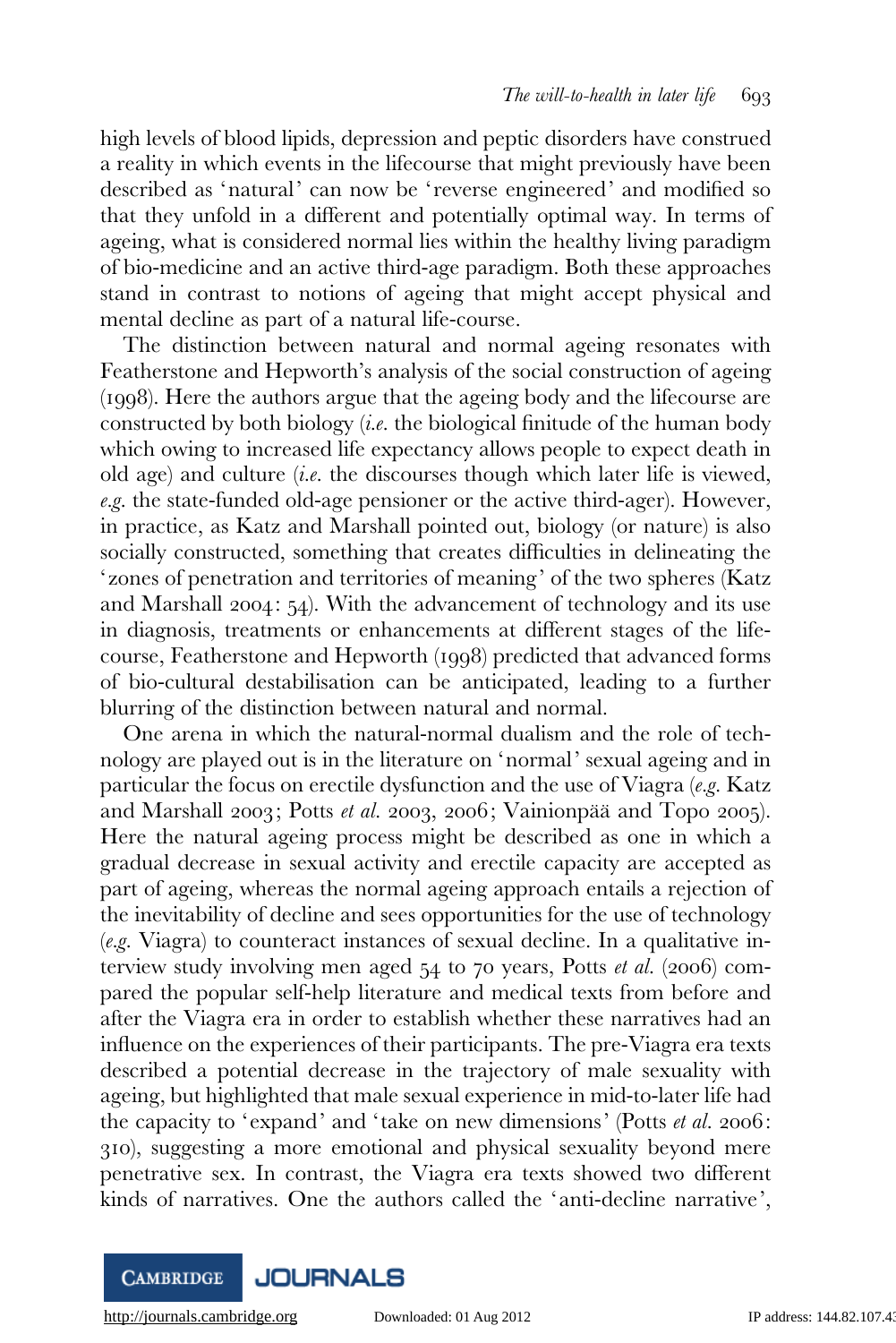which suggested and encouraged a restoration of sexual functioning. The other they called the ' revised progress narrative', which portrayed a vision of sexual performance like that of a young man or of a better level than ever experienced before.

In their analysis of experiences of men using Viagra (Potts *et al.* 2006) and women in relationships with men using Viagra (Potts et al. 2003), the authors illustrated the overlapping boundaries of natural and normal ageing when it comes to choosing a preference at an individual/couple level. Key to this shift in portraying the possibilities of mid-to-later life male sexuality is that, with the onset of technological involvement, the ageing trajectory is reinterpreted as a set of bodily functions that can be measured and reverse-engineered. In their analysis of how the 'functional' became 'normal', Katz and Marshall (2004) identified the developments in bio-medicine, in particular diagnostic medicine (e.g. the Activities of Daily Living test), that have created 'function' as the imperative of understanding the ageing body instead of 'being'. In other words, the ability to do things oneself rather than having to rely on others to do them is the new gold standard of normal ageing. Interestingly, in this 'functional normality' the role of social programmes or networks is considered to create dependency, whereas the use of technology (be it Viagra, glucosamine or human growth hormones) is considered to be enabling.<sup>1</sup> This development echoes Beck and Beck-Gernsheim's (2001) arguments about individualisation, that the individual takes sole responsibility for functioning in society, and the body and health are central to fulfilling that role:

The value of the body and everything connected with it is hugely enhanced. For health and a smoothly running body are now the one and only guarantee of our existence, all through our lives (Beck and Beck-Gernsheim 2001: 141).

This is a widespread view of many in the medical profession as the titles of just two journal papers illustrates. The first, Aging Successfully: The Importance of Activity in Maintaining Health and Functioning (Galloway and Jokl 2000), not only lists the age associated with decline in muscle loss but also the difficulties that accompany such loss. The paper advocates the adoption of an appropriate training regimen by older individuals in order to decrease their rate of decline and to preserve health and function in later life. What is noteworthy about this paper is not its message of physical exercise but that it situates the potential for exercise against the performance of elite competitive athletes whom it records as having surprisingly high levels of performance which can be built up over time. The second paper, Encouraging Patients To Become More Physically Active (Andersen et al. 1997), addresses the issue from the perspective of those with a ' sedentary' lifestyle and discusses not only the connection between this 'lifestyle' and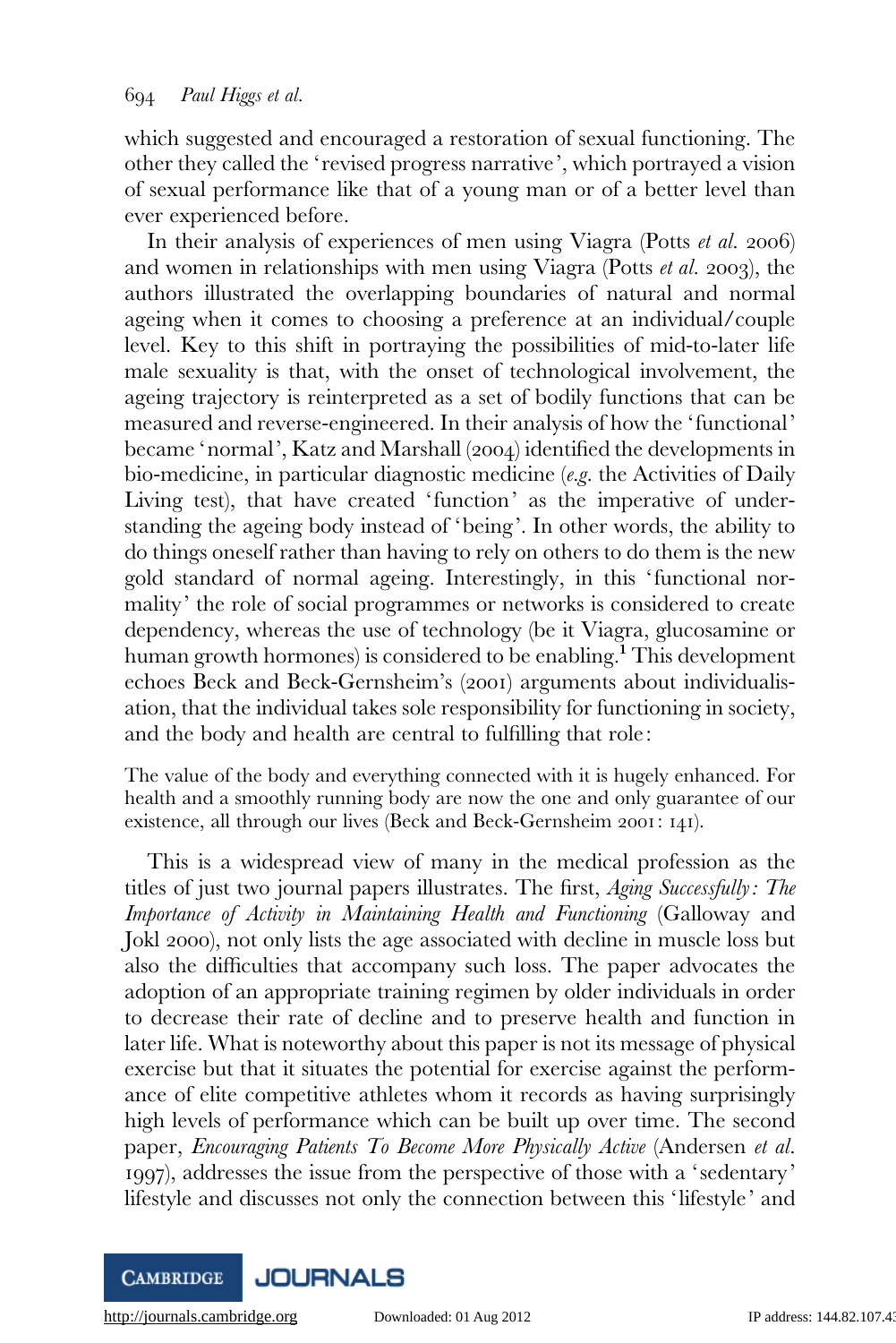poor health, but also the role of the physician in motivating patients to undertake regular exercise as part of their daily routines. Again, the significance of the paper is found in the way it draws out the discourses of active ageing; the clear message being that a sedentary lifestyle will kill you. It is also noteworthy that the paper suggests the need to address patients' fears that embarking on such exercise programmes might result in sudden cardiac death.

The shift towards a greater individualisation of health can be seen in a study by McMullin and Shuey (2006) that measured the perceptions of ageing and disability in relation to the need to make accommodations at workplaces for older workers. They found that workers who interpreted their functional limitations as part of their natural ageing process were less likely to believe that they needed such accommodation. Furthermore, if they attributed their condition to ageing, their needs for compensation for this were less likely to be met. The authors concluded that those workers conceptualised ageing as a natural process, one that produced functional limitations that they did not describe as disabilities. In doing so, they assumed that everyone's body deteriorated in a similar way, and dismissed their own age-related functional limitations, often by saying 'I'm just getting old' (2006: 843). This suggests that the concept of disability, defined through such manuals as the *International Classification of Functioning*, Disability and Health (WHO 2001), is considered to be a stronger measure for functioning than ageing, and that the concept of ageing as a natural process still holds strong among social actors. However, the emergence of normal ageing based on the use of technology and the idea of maintaining or rejuvenating levels of functioning has altered the normative expectations of ageing. Conrad and Potter (2004) linked much of this to what they call the 'medicalisation of underperformance' (2000). In their work on human growth hormone, Conrad and Potter (2004) described the difficulty in differentiating between using such interventions as a therapy for a defined condition, e.g. lack sufficient growth hormone in children, or as an enhancement for conditions that can move in and out of medical jurisdiction, e.g. 'growth hormone menopause' which was deemed by Foremen (1992) to cause body deterioration:

Hence, while there are certainly disorders where there is general agreement that a biological disease exists, there are also many disorders that are contestable or controversial. The potentials of medicalisation sensitise us to the fine line between biomedical therapy and enhancement (Conrad and Potter 2004: 200).

Conrad and Potter acknowledged that interventions such as the use of human growth hormones target specifically social problems e.g. shortness and ageing, but at the same time their example shows how deviation from

**JOURNALS CAMBRIDGE** 

<http://journals.cambridge.org> Downloaded: 01 Aug 2012 IP address: 144.82.107.43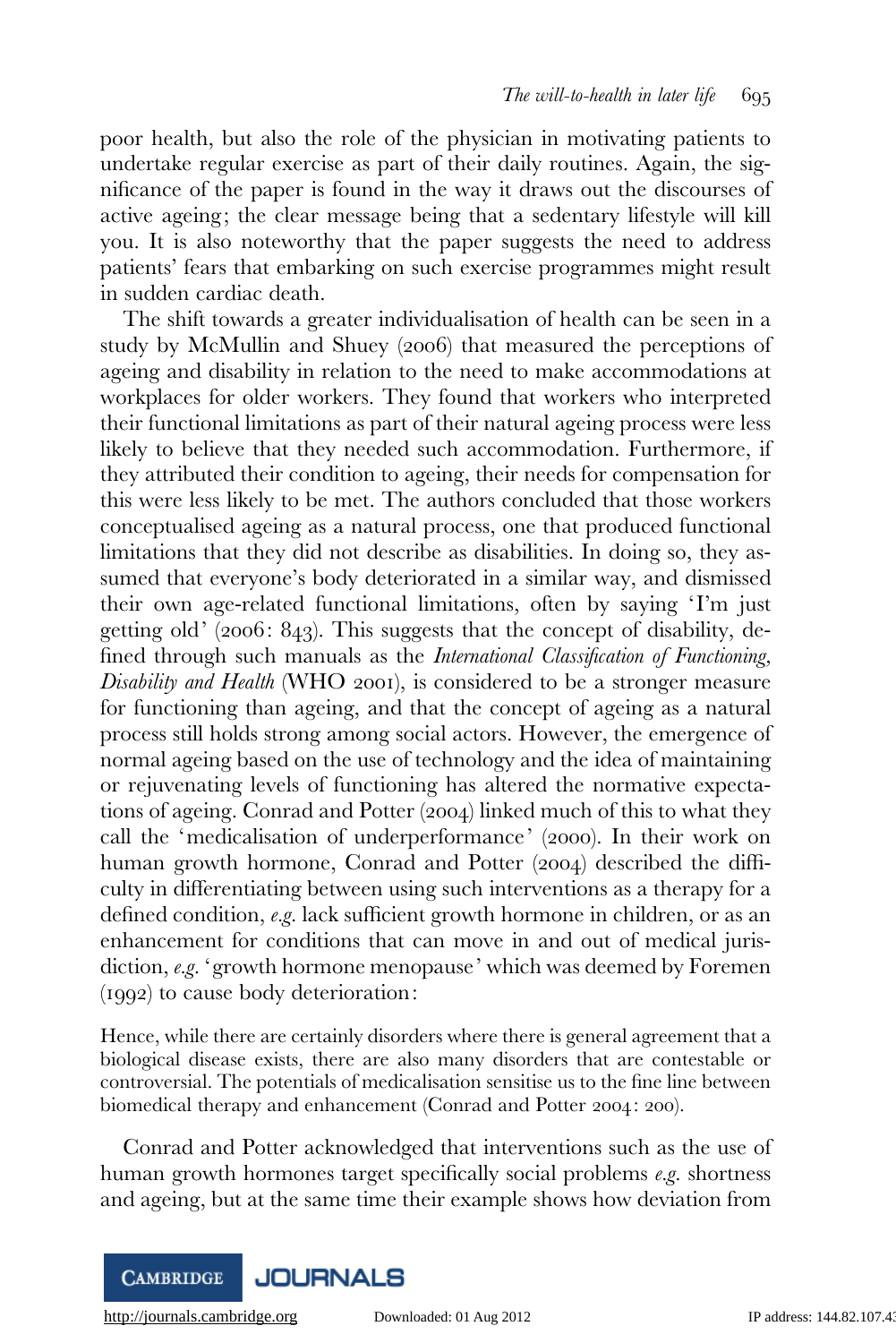normative levels of (adult/social) functioning can be medicalised if not as a condition then as under-performance. In summary, and at a conceptual level, the 'end' of natural ageing has been brought about by the bio-power regimes that determine what is considered normal, functional or adequate performance. In addition, normal ageing is enabled through the availability of technological interventions that can either be interpreted as therapies or enhancements, depending on the circumstances of the individual in question, e.g. age of the person, private payment/insurance and treatment outside of mainstream medicine, but the distinction between natural and normal ageing is not clearly cut at the personal level. As Potts et al. (2003, 2006) found, individuals found it difficult to decide between natural and normal ageing, not least because of the different narratives that reached them from self-help literature, friends and family, medical texts, advertising and other media representations. The women felt disenfranchised by their partner's decision to take Viagra and felt that it denied the changes of a natural ageing trajectory of their sex life. All but one described a mismatch between their normal trajectory and the ' reverse engineered' trajectories of their partners. Similarly, Potts et al. (2006) found that the older men in their study, who had used Viagra, challenged the anti-decline or revised progress narratives as suggested in the literature because it marginalises the alternative perspective and positive changes associated with slowing down and relaxing more about sex (2006: 325).

In a study of osteoarthritis by Sanders, Donovan and Dieppe (2002), it also appeared that age is central to understanding bodily decline and personal notions of natural and normal ageing. During in-depth interviews, participants aged from the mid-60s to 91 described their osteoarthritis as a natural trajectory of their age and their life history, which did not warrant much medical attention despite their high levels of suffering. In contrast, the four youngest participants, aged  $5I-64$ , did not refer to their joint problems as being natural and inevitably degenerative. Instead, they cited hereditary and specific injuries as contributory factors, which determined their assertiveness in accessing treatment. It was not suggested, however, that the different attitudes of the younger group might be related to a generational habitus that developed in conjunction with the rise of consumer society (Gilleard and Higgs 2005, 2007). Thus it could be argued that interacting with a lifecourse effect for this group is a greater susceptibility to a third age identity of active life enhancement and age denial. The reference point for normal ageing therefore is derived from notions of somatic individuality in the wider context of discourses of what is normal, and this is put into practice by individual choices that express the 'will to health'. In this way, normal ageing sets up an imperative for health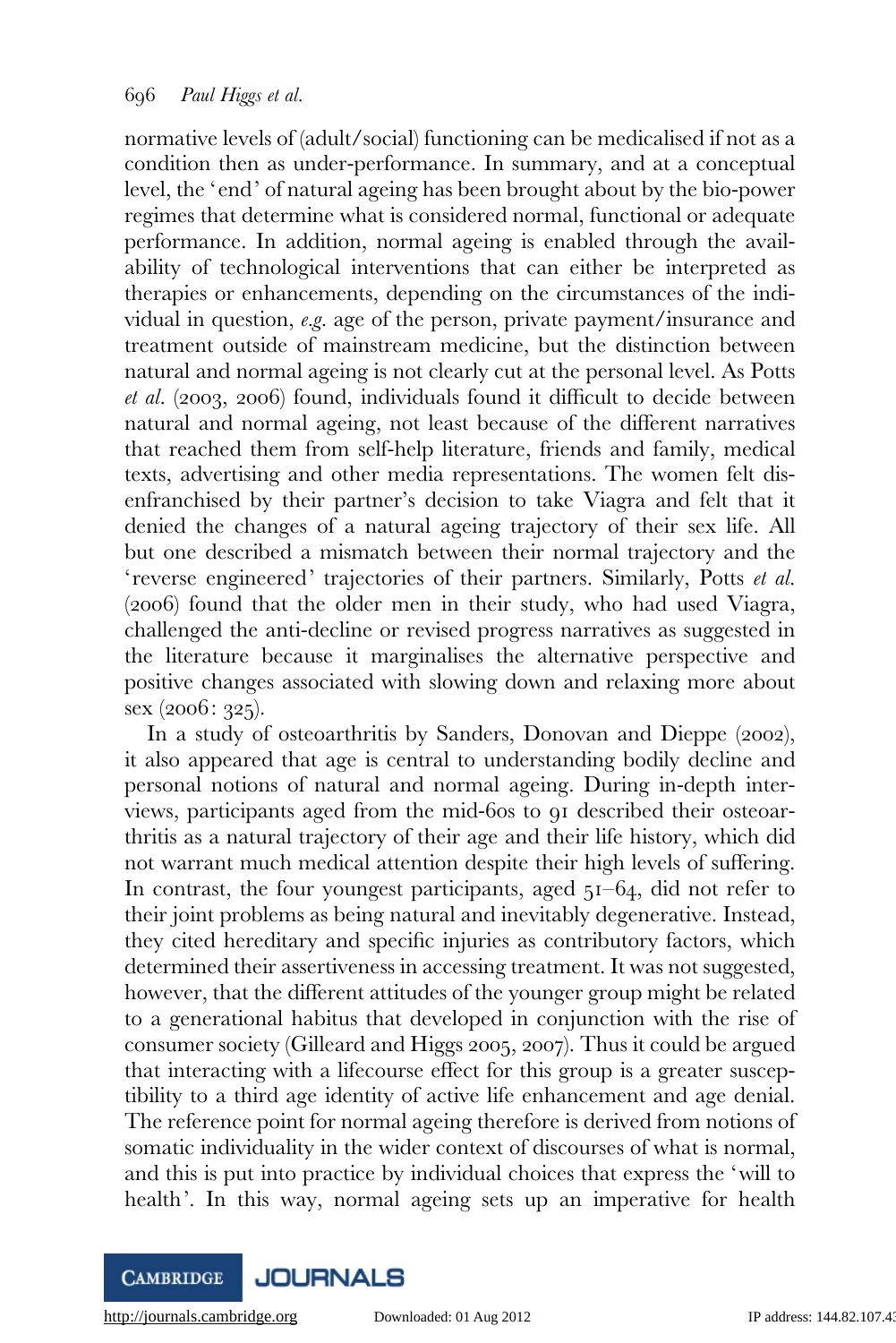maintenance behaviour in later life that aims for a prolongation of youthfulness. It stands in contrast to natural ageing that accepts in passing physical and mental decline as part of a life trajectory. The idea of normal ageing is created within a healthy living paradigm that requires increasing intervention as mental and physical decline threaten or occur. Nikolas Rose (2001) argued that what is considered normal is achieved through an extended use of bio-molecular medicine in many spheres  $of$  life:

Once one has seen the norms of female ageing reshaped by hormone replacement therapy, or the norms of ageing male sexuality reshaped by Viagra, the 'normal' process of growing old seems only one possibility in a field of choices, at least for those in the wealthy West (2001: 16).

With the advancement of medicine, more areas of life are open to such manipulation, thus changing what has previously been seen as a natural trajectory of decline into one of potential intervention. The problem with the distinction between the natural and normal conceptions of ageing, however, is that the natural concept of ageing is a reminder to individuals that, at its starkest, ageing is associated with decline and death. The more that ageing, the signs of ageing and the difficulties of ageing, come to dominate the individual's life, the more intense is the pressure to adopt strategies of demarcation and acquiescence. The great danger for many in the third age is that the normal becomes the natural. With this in mind we suggest that the increasing importance of risk in the construction of later life needs to be addressed.

### Risk and consumer society

Ulrich Beck (1992) has argued that modernity has reached a stage in which the threats produced by modernisation itself affect the whole of society; in other words, that such threats as pollution or global warming become supra-national and non-class-specific. This creates a paradox in that while the distribution of these risks may have moved beyond the control of individuals, at a policy level the individual has become the principal focus for risk-minimisation strategies (Ziguras 2004). While this seems to reflect a common strategy of shifting responsibility from states to individuals, Ziguras suggested that the role of the state in the individualisation of risk management is not the sole issue because most risk management techniques are developed and promoted by private corporations. As their aim is to sell their products or services, such corporations are not particularly interested in tackling the causes of risk. In an important point, Ziguras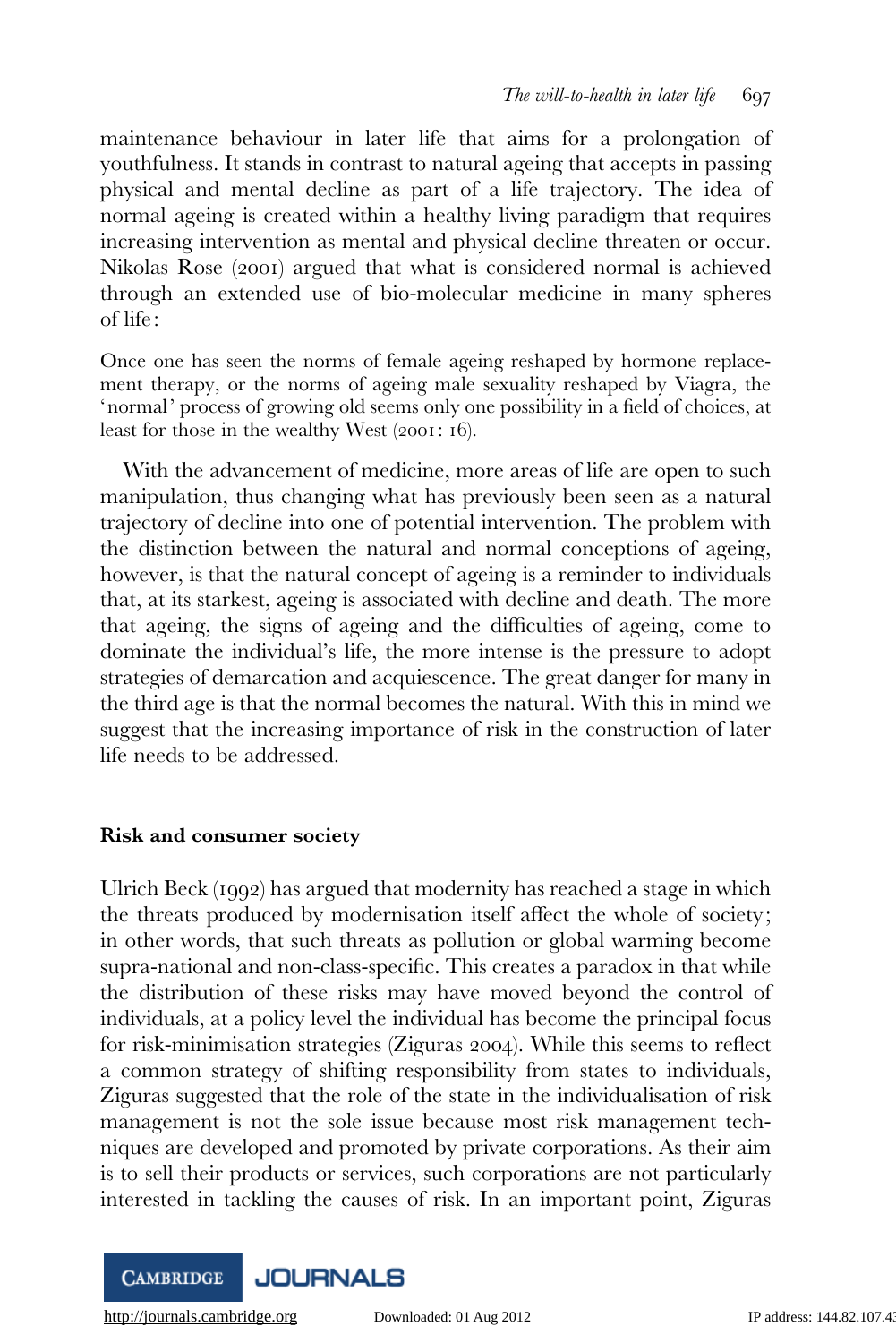pointed out that producers make selective use of expert systems, such as the opinions of scientists, in order to convince consumers that not only do certain risks exist but that their product can minimise the risk. Little or nothing is said about other forms of minimising risks because the consumer needs to be convinced that the featured product is the best form of protection. Ziguras also added that not only does the private sector have little interest in reducing the causes of risks; they have every interest in identifying more risks to which they can respond with more 'innovative' products of individual risk management. Webster (2002) made a similar point regarding innovative health technologies which are driven by pharmaceutical and medical device industries that fuel a demand for what he calls 'techno-medicine'. An example with respect to the construction of risks in later life is 'Centrum  $50 + '$ , a multi-vitamin and mineral complex specifically targeted at older consumers. By developing a product that is tailored for an older population, the nutritional needs of older people are distinguished from those of the rest of the population (similar examples can be found at the younger end of the market) and away from collective solutions to nutritional needs. Instead of wider changes in food production and consumption, products such as 'Centrum  $50+$ ' draw attention to the individual risks of poor nutrition which is linked to the risk of faster ageing, and how individual action  $(i.e.$  consuming the product) can reduce that risk.

Most advertising is aimed at a young audience; the objects and technologies promoted look innovative and youthful and involve young bodies and voices in awaking consumers' desires (Carrigan and Szmigin 2000). With the rapid growth of the 60-plus population and their associated affluence, however, marketeers have recognised that they need to shift their attention to the 'mature market' (Ahmad 2003; Moschis 2007). This has required changes in the way marketeers perceive older people. Until recently, older people were seen to be 'the same', sharing the unattractive characteristics of poor, ill, reclusive and insignificant people, but the advertising industry still holds strongly to the view that older consumers do not necessarily identify with their age cohort (Sawchuk 1995). They are more likely to be drawn to products that are promoted by younger people. As a result, the third-age consumer is addressed as though he/she were at least 20 years younger. As Sawchuk argued, this might be because this generation of 60-plus year-olds so strongly identified with youth culture in the past that they do not wish to be identified as old now. Having said this, advertising aimed at older people does not always deny the presence of age (Annie Leibovitz's photographs for the Dove advertising campaign in 2005 are a striking example). Advertisements can also appeal to the consumer's age by playing on their life experience. Such an example can be found in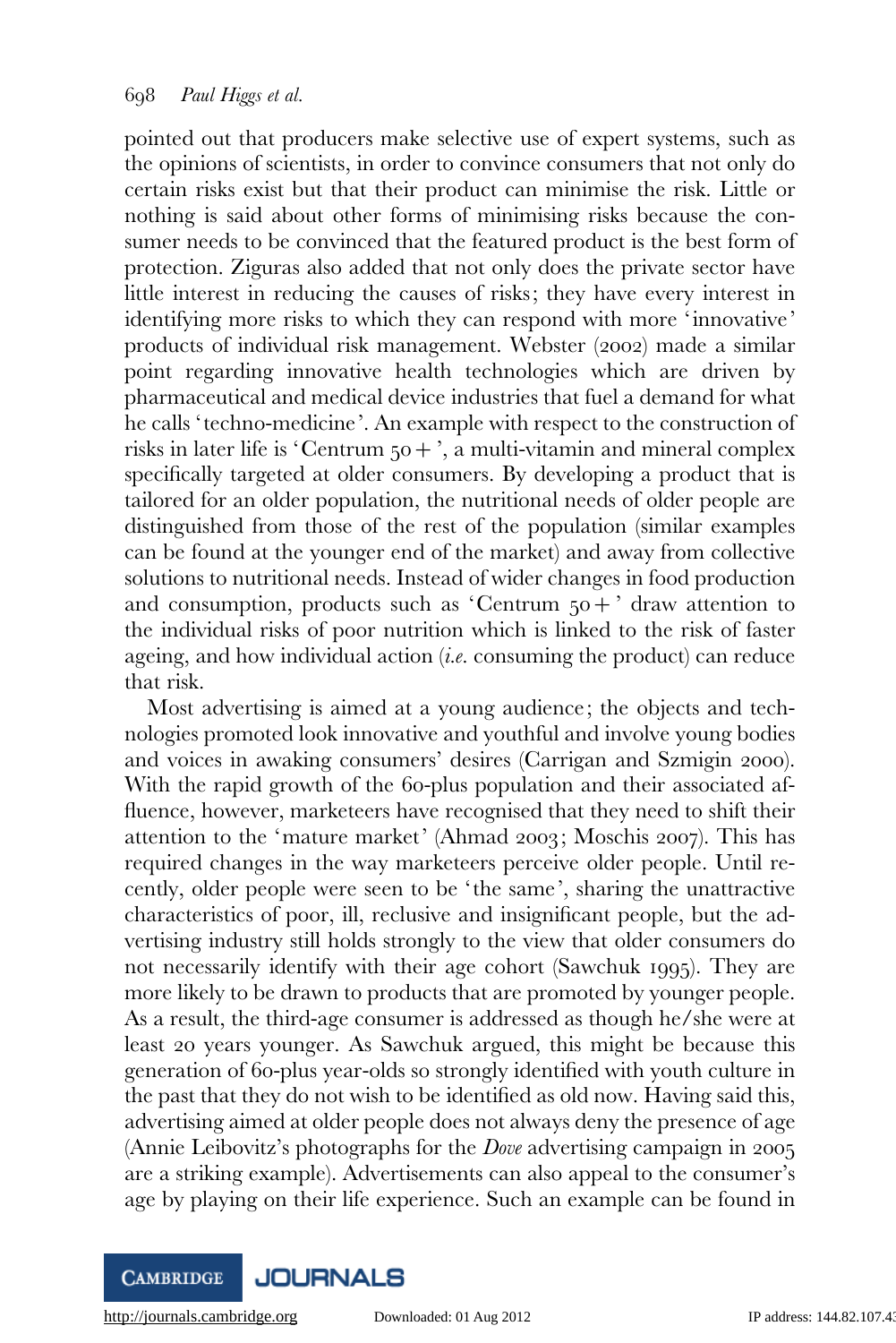an advertisement for a skin-care product that promises to reduce the signs of ageing:

Remember when looking beautiful means hours in front of the mirror ? Now you're older you know what you want. What's right for you skin. What works. Like the improvement you see using Clarins Super Restorative Skin Care. It compensates for what time takes away from your skin, promoting a firmer, fresher, more even complexion. You're free to get on with your life, looking and feeling great (Clarins 2005).

What advertising strategies have in common for all age groups, however, is that they aim to evoke desires. Products are created to satisfy desires; new products are created ostensibly to satisfy previously evoked and not quite satisfied desires. In this process, there is a shift in abstraction, so that advertisers do not necessarily name the product for what it is or does, but for the emotions it creates. In the instance of health foods, 'life stage nutrition ranges' appear, which offer products with names such as *Prime Years – Nutrition for the 40* +. By pitching the age group at 40-plus, it attracts a larger population at the same time as inviting older people to consume a product with a youthful appearance.

The shift to individualised responsibility for health has not only taken place at the level of state and individual but also in the context of expanding markets based on risk and health where more anxieties and desires are created. The 'will to health' becomes increasingly commodified and based on minimising the risks of falling into a fourth age and amplifying health in the third age. Thus, in Katz and Marshall's (2004) view, acts and actors of consumption, the production of technological enhancements as well as normal ageing attitudes have become indistinguishable. The phenomenal growth of anti-ageing products and medicine<sup>2</sup> can be seen as an exemplar of how social changes such as governmentality, consumerism, risk and perceptions of health and body maintenance, have created an arena in which third-age identities are constructed and reconstructed. It is to this arena of anti-ageing that we now turn.

### Anti-ageing: a developing arena for third age identities

The arena of anti-ageing medicine is a highly contested one, to the point that even experts in the field cannot agree on a definition. Anti-ageing medicine encompasses a large variety of treatments, therapies and methods that seek to overcome the ageing process or mask the signs of ageing. These include cosmetic surgery, cosmaceuticals, dietary supplements as

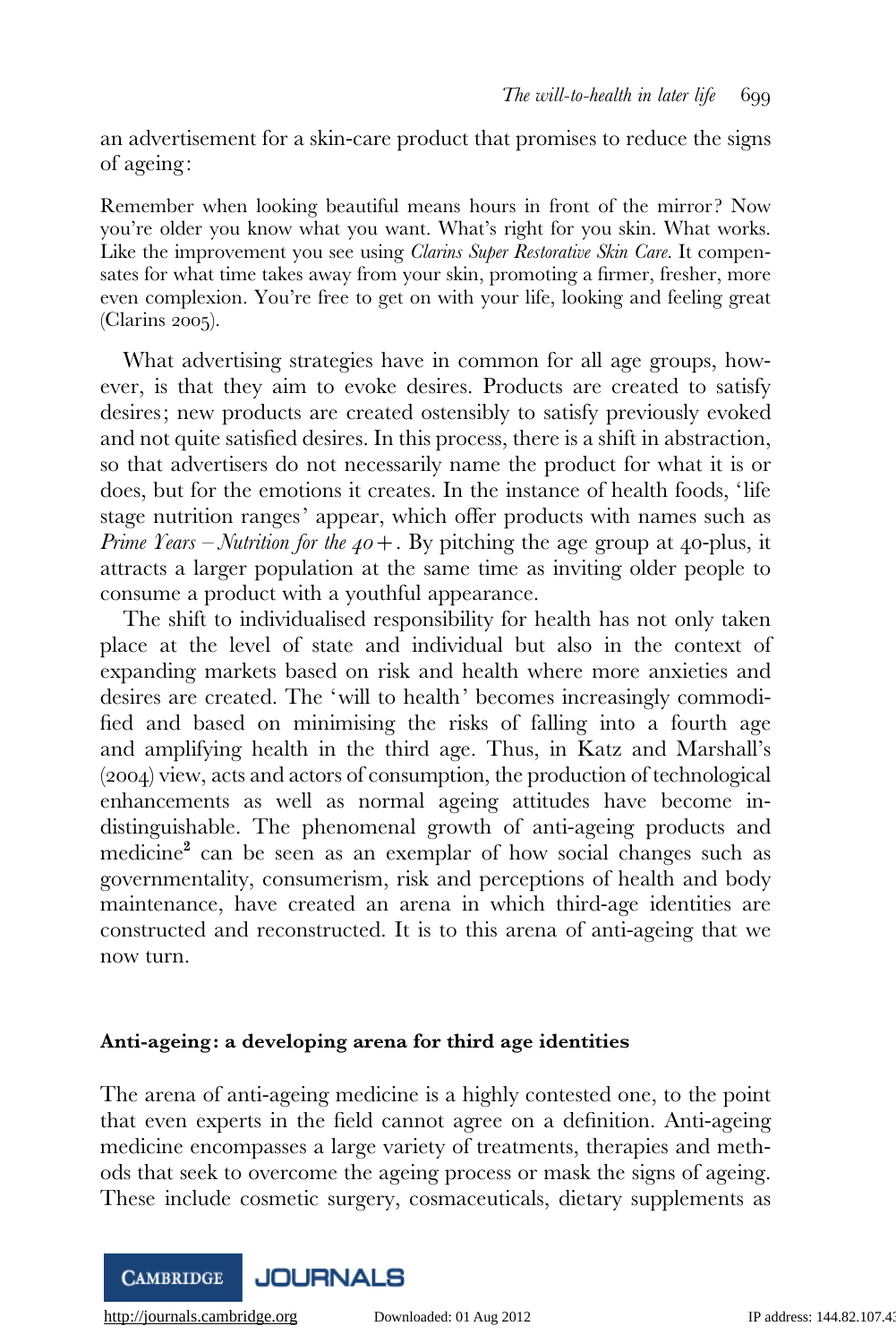well as artificial body parts. There are also possible developments that seek to manipulate core biological processes such as telomere cellular shortening, hormonal enhancements, cloning and embryonic stem-cell technology (Katz 2005). It is therefore not surprising that one commentator argues that anti-ageing needs to be seen as a 'new social movement', one that challenges mainstream biomedical approaches to ageing by viewing it as treatable (Mykytyn  $2006a$ ). Vincent (2006) adopted a more critical approach and has classified the different components of anti-ageing in relation to what they claim they can achieve. He divides them along the following schema: symptom alleviation, short-term life extension, long-term life extension, and elimination of ageing. The efficacy of these activities, in particular the latter two, has been hotly contested and has been the target of ethical, moral and economic as well as paradigmatic criticism (Olshansky, Hayflick and Bruce 2002; Binstock 2003; Moody 2002; See also the special issue in the *Journal of Gerontology: Biosciences* 2004,  $59A, 6$ ; Vincent  $2003b$ ).

While the nature of the discussion about anti-ageing medicine goes beyond the scope of this paper (see Higgs and Jones (2009) for a more detailed discussion), an outline of the views held by some of the principal proponents throws light on the contradictory role that anti-ageing medicine plays in the health agenda of later life. The debates, which include many public displays of interpersonal feuding  $(e.g., Rae 2005;$ Hayflick 2005), point to fundamental differences in thinking about ageing, the end of life and the role of science and medicine in constructing the differences between the natural and the normal outlined earlier. These controversies reveal four main arguments. There are those who work at the forefront of advancing long-term life-extension and the elimination of ageing and argue that significant break-throughs are merely a matter of time (e.g. de Grey 2003; Stock 2003). Their fiercest critics in the gerontological community generally seek to distance themselves and gerontology from the anti-ageing movement and demand instead that research money and interest be channelled towards research on improving health in later life (see Binstock 2003 for a detailed discussion). That there are considerable commercial interests at stake further polarises the debate. Moving away from the discussion of mainly scientific issues, there is also a concern to address the potential social impact of anti-ageing approaches. In a debate between Stock and Callahan (2004), the latter argued that quality of life (i.e. health) is more important than life extension, and that in order to have a ' successful' and 'meaningful' life, a life trajectory needs to come to an end – an argument based on the work of the philosopher Leon Kass (1985). Once again,the contradiction between such approaches and the 'ageless' cultures of consumption that constitute part of the social space of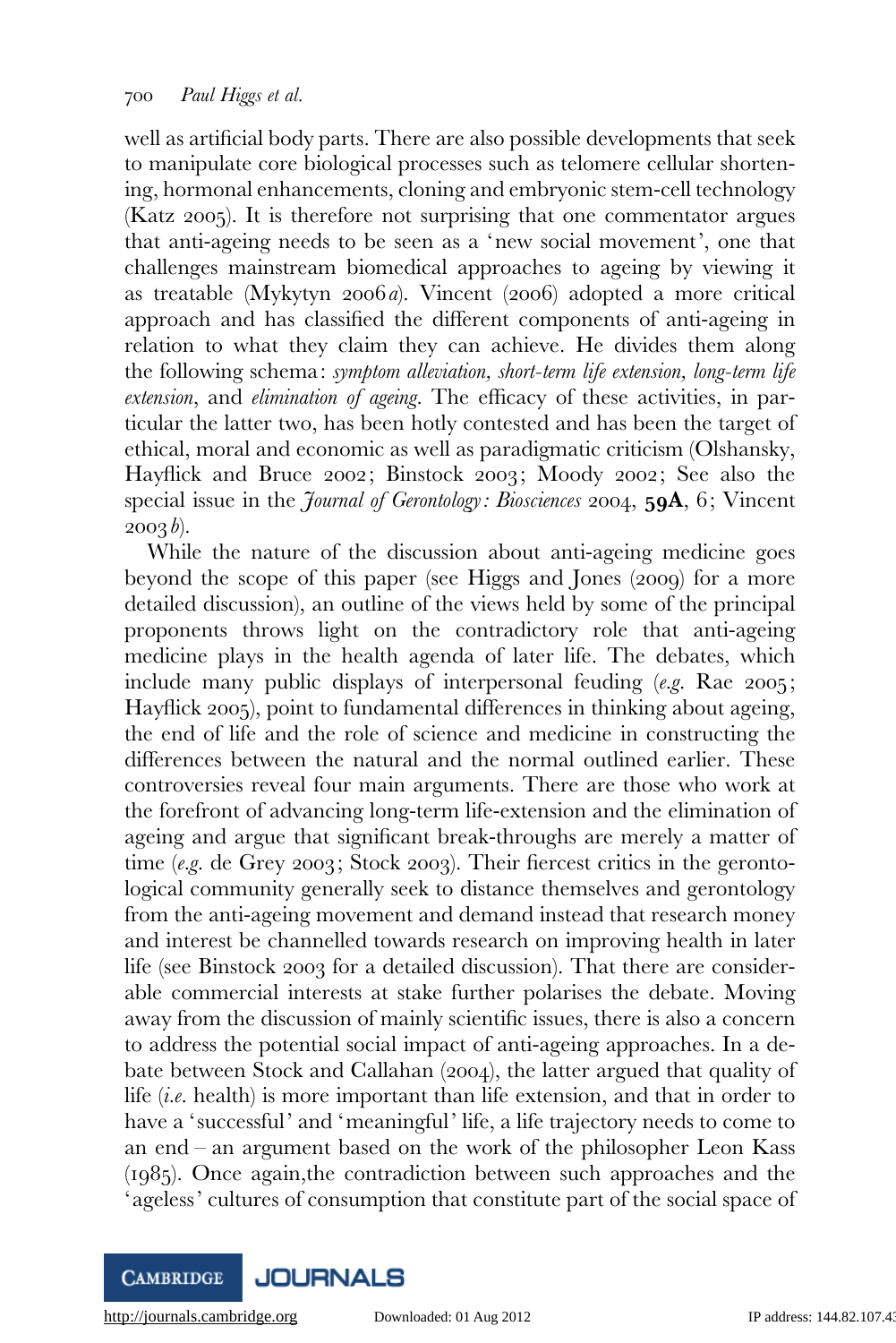the third age is implicit. These contradictions are also echoed in Vincent's  $(2003b, 2006b)$  position not only advocates an ideal of natural ageing but also regards anti-ageing medicine as a kind of 'Frankenstein science' where:

Striving for an ever-longer life span represents a denial of old age as a valued final part of the life course, and allocates old people to a cultural category characterised by redundancy and despair. (Vincent  $2003b$ : 683).

Vincent challenges the focus on the third age because it seeks to liberate older people from old age by prolonging youth rather than leading to the liberation of old age by embracing the inevitability of decline (Vincent  $2006b$ : 168). Consequently anti-ageing medicine is considered to be a deviant form of health care that is promoted by quacks, charlatans and corporate medicine in an attempt to mask that which is normal and necessary and leads to fantasies of immortality.

The inevitable conflict between these critical approaches and the individualised health management expected of everybody operating in a culture exercised by the will to health is apparent. Anti-ageing techniques have the potential to link health and wellbeing with aesthetic concerns relating to bodily decline. As a consequence, it could be argued that the market has successfully commodified the individualised will to health through building on anti-ageing medicine's promise to treat ageing and to link it to a cultural 'will to youth'. As we have seen in relation to consumerism and health, the beauty and health industries promote certain products and treatments to help people counteract external health risks. Such products are created to satisfy desires which they are unable fully to meet; however, instead of being seen as failing they are replaced by new products that evoke yet newer desires and thus maintain a cycle of production and development. In this way the image of needing to keep running to maintain one's place is as true for anti-ageing as it is for the will to health. Practitioners within the field of plastic surgery have drawn attention to this continuous circle by highlighting the addictiveness of botox and its temporary effects on the signs of ageing:

Botox is efficacious in providing the opportunity to shut away signs of upper facial ageing into a cupboard—a cupboard with a faulty lock. When the doors swing open after a few months, and the contents spill out before the mirror, the reaction of some of these patients is one of genuine horror. Those who have tasted the heady mixture that locks youth into place find it all too addictive, and develop a pathological preoccupation of chasing a desire to become eternally youthful. This obsession with attempting to retard the natural ageing process results in becoming addicted not only to botox but to the unrealistic hope of what botox can actually offer (Singh and Kelly 2003: 274).

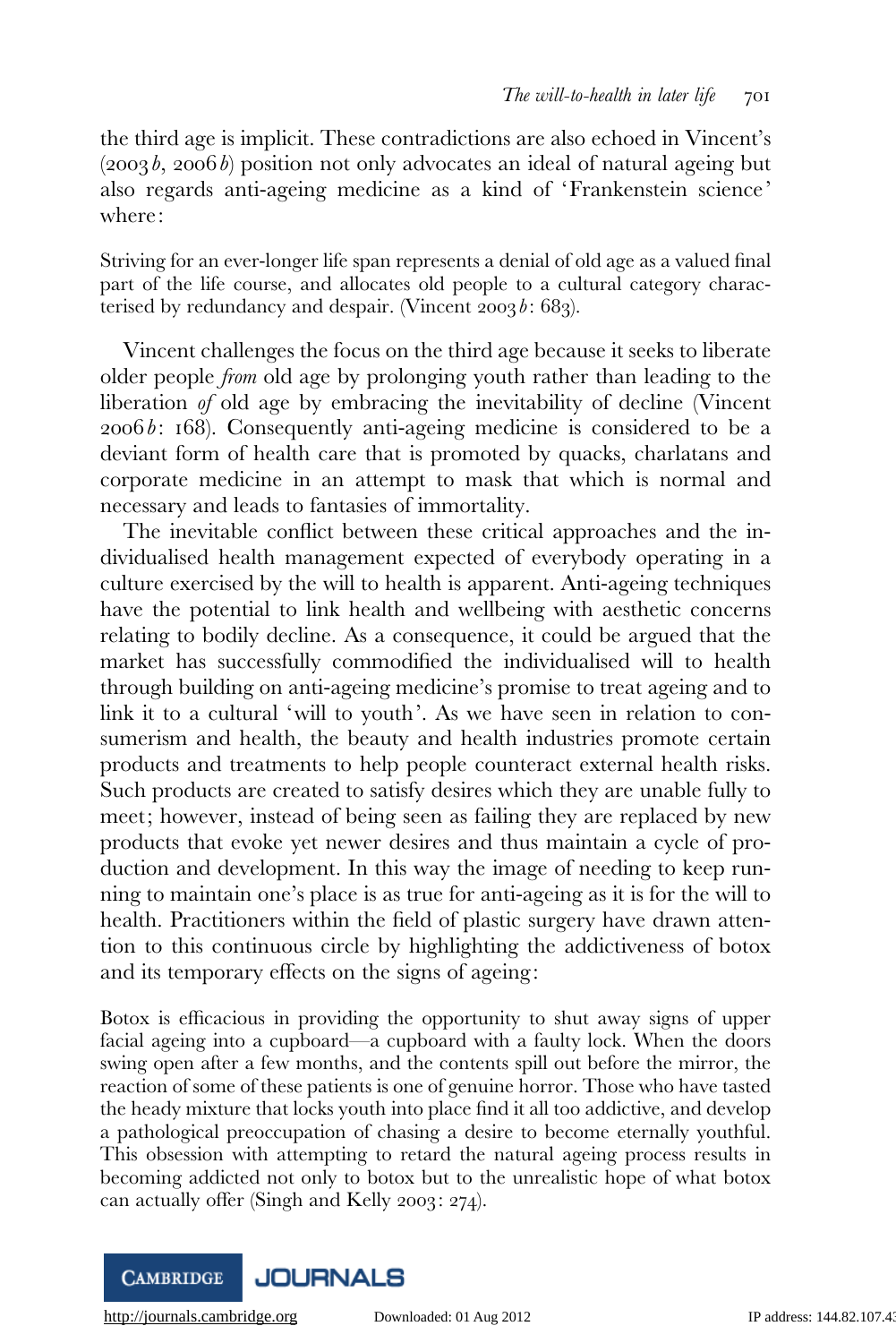### 702 Paul Higgs et al.

As Lucke, Ryan and Hall (2006) pointed out, the views of the public regarding these scientific and technical possibilities does not figure highly in the debates about anti-ageing medicine. They highlight a paradox in which there is a substantial market for cosmetic and other interventions that delay the appearance of ageing, yet bioethicists assume that the public will be reluctant to embrace life-span extension (2006: 181). In their qualitative study of 31 interviews with participants aged 50 plus, they found that a distinction was made between life-extension, health/quality of life, and an ageing appearance. Good health was regarded as a prerequisite of enjoying a long life and more important than extreme life extension. Focusing on health, some were enthusiastic about retaining a youthful look, though they did not see this as a high priority but rather as a by-product of feeling good; not as a product of surgical intervention, suggesting a level of what Klerman (1982) termed 'pharmaceutical Calvinism'. However, in linking a youthful look with health the views expressed showed a strong 'will to health' as well as an awareness of the moral components that surround the use of anti-ageing technologies.

Some forms of anti-ageing medicine, especially those involving cosmetic treatments, have been considered merely 'cosmetic' rather than 'health relevant', thus introducing a moral label as well as drawing a distinction between health and youthfulness. Treatments that enable people to live an active and independent life with a positive contribution to society (i.e. by not being a burden) are seen as essential and important, whereas treatments that are considered to be centred on individual vanity and self-fulfilment are criticised for being hedonistic or frivolous. In returning to the natural-normal dichotomy, the term 'natural' is often taken as a proxy for 'good' (Conrad and Potter 2004: 205), but such a distinction is difficult to achieve. As Moody (2007) argued, despite the problems associated with the wilder shores of anti-ageing medicine, it is becoming increasingly difficult to make a distinction between 'good natural ageing' and 'bad anti-ageing'. Ziguras (2004) argued that the critics tend to take a high moral tone ignoring the effects of late modernity, such as detraditionalisation and the loss of religious authority over the mundane, and this leads to a failure to understand that consumerism and body maintenance may become important conduits for maintaining personhood. With the loss of social support and the fragmentation of lives, as well as the individualisation of risk management, self-care or anti-ageing medicine may enable a form of secular search for meaning. If we are to better understand these developments, we need to adopt a more neutral and objective stance to the arena of anti-ageing and its part in the construction of third-age identities.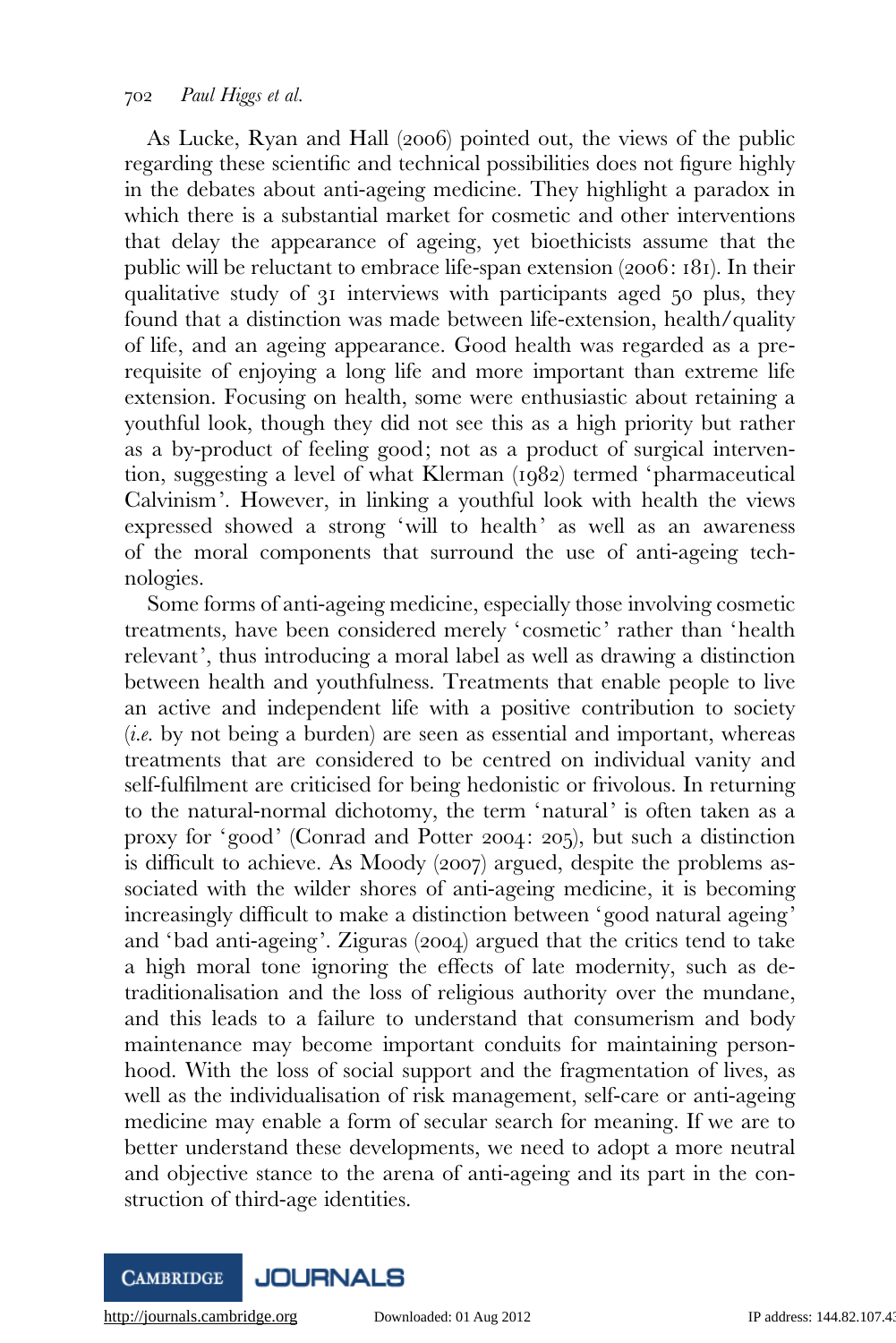### Conclusion

This paper has discussed the rise of the 'will to health' and explored the extent to which social transformations related to risk, consumption and increasing individualisation are reflected in the construction of third-age identities. This paper has argued that health is central to the pursuit of an agentic third-age lifestyle and that the will to health is emerging as a powerful discourse in later life. At the same time, the growth in technologies of the self has been based on a distinction between natural and normal ageing, with the former associated with a sense of coming to terms with physical and mental decline, and the latter associated with an increasing emphasis on maintaining norms of self-care aimed at delaying such decline. This distinction is apparent in the construction of risk and the marketing of health technologies. We have highlighted anti-ageing medicine and anti-ageing products as arenas where these trends are becoming increasingly apparent. If we are to understand better why older people may or may not engage with health technologies, we need to see older people as members of generations that both instigated and experienced the rise of consumer society and not as a homogeneous and passive group entering a stable and predictable stage of the lifecourse. Research is required in order to establish whether and how the structural developments outlined in this paper shape older people's engagement with the will to health. For instance, we need to ask what are older people's personal preferences as well as their consumer choices; what are their financial priorities and what is their awareness of change regarding health care, the body and the nature of ageing. In this new agenda of research on later life, the focus needs to go beyond understanding older people as merely old and sick. Instead, the new realities of ageing in a consumer society can steer research towards examining the potential of older people to engage in agency at both the level of society in general and at the level of personal health concerns.

### Acknowledgements

This work was funded by a research grant from the Joint Faculty of Health and Social Care Sciences, St George's, University of London and Kingston University.

# **NOTES**

1 Some of Potts et al.'s (2003) female participants who were in relationships with men using Viagra witnessed their partner's immediate dependency on Viagra. The women

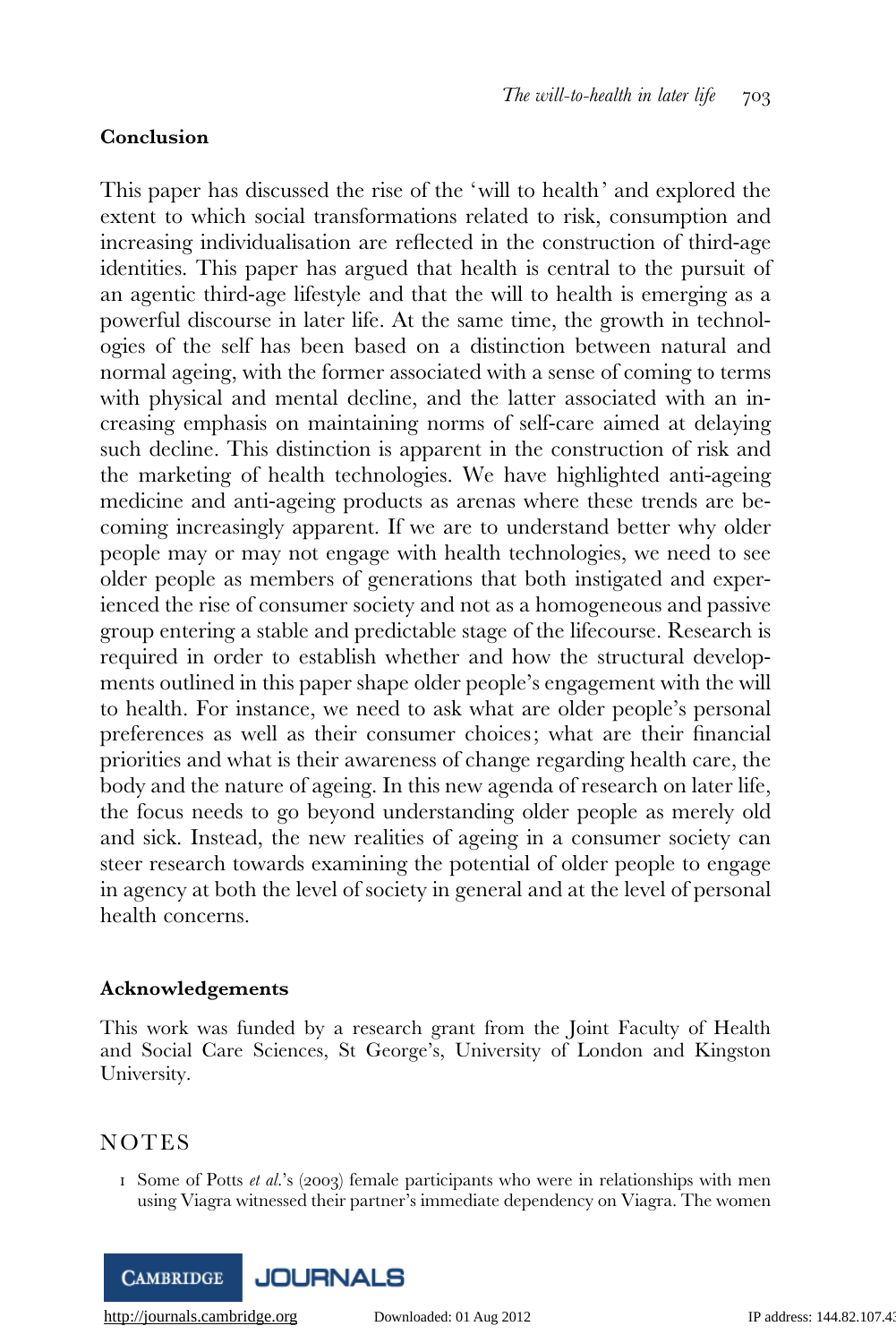### 704 Paul Higgs et al.

described how their partners would not consider having sex without taking 'the pill'. A similar form of dependence is reported by Singh and Kelly (2003) who observed the temporary effects of Botox on users. These studies suggest that technological enhancements can cause a high level of dependency, although this form of dependency is not problematised as much as social dependency is.

2 The phenomenal growth of anti-ageing treatments is also due its popularity among younger age groups.

### References

- Ahmad, R. 2003. Benefit segmentation: a potentially useful technique of segmenting and targeting older consumers. International Journal of Market Research, 45, 3, 373–88.
- Andersen, R., Blair, S., Chaskin, L. and Bartlett, S. 1997. Encouraging patients to be more physically active: the physicians' role. Annals of Internal Medicine, 127, 395–400.
- Armstrong, D. 1995. The rise of surveillance medicine. Sociology of Health and Illness, 17, 3, 393–404.
- Bauman, Z. 2001. The Individualised Society. Polity, Cambridge.
- Beck, U. 1992. Risk Society: Towards a New Modernity. Sage, London.
- Beck, U. and Beck-Gernsheim, E. 2001. Individualisation. Sage, London.
- Beck, U., Bonss, W. and Lau, C. 2003. The theory of reflexive modernisation: problematic, hypotheses and research programme. Theory, Culture and Society, **20**, 2,  $1-\frac{33}{5}$ .
- Binstock, R. 2004. Anti-aging medicine and research: a realm of conflict and profound societal implications. *Journal of Gerontology: Biological Sciences*,  $59A$ , 6,  $523-33$ .
- Breward, C. 2004. Fashioning London: Clothing and the Modern Metropolis. Berg, London.
- Burgess, E. 1960. Aging in Western Societies. Chicago University Press, Chicago.
- Carrigan, M. and Szmigin, I. 2000. Advertising in an ageing society. Ageing  $\mathcal{C}$  Society, 20, 2, 217–33.
- Clarins. 2005. Advertisement in Vogue magazine, November 2005. Available online at http://www.clarins.co.uk/ [Accessed 30 November 2007].
- Cole, T. 1992. The Journey of Life: A Cultural History of Aging in America. Cambridge University Press, Cambridge.
- Conrad, P. and Potter, D. 2000. From hyperactive children to adult ADHD: observations on the expansion of medical diagnoses. Social Problems, 47, 559–82.
- Conrad, P. and Potter, D. 2004. Human growth hormone and the temptations of biomedical enhancement. Sociology of Health and Illness, 26, 2, 184-215.
- Dean, M. 1999. Governmentality: Power and Rule in Modern Society. Sage, London.
- Featherstone, M. and Hepworth, M. 1998. Ageing, the lifecourse and the sociology of embodiment. In Scambler, G. and Higgs, P. (eds), Modernity, Medicine and Health. Routledge, London, 147–75.
- Fries, J. F. 1980. Aging, natural death and the compression of morbidity. New England Journal of Medicine,  $303$ ,  $130-5$ .
- Fries, J. F. 1989. The compression of morbidity: near or far? Millbank Quarterly,  $67$ , 208–32.
- Fries, J. F. 2003. Measuring and monitoring success in compressing morbidity. Annals of Internal Medicine, 139, 455-9.
- Foucault, M. 1977. Discipline and Punish: The Birth of the Prison. Penguin, Harmondsworth, Middlesex, UK.
- Foucault, M. 1991. Governmentality. In Burchell, G., Gordon, C. and Miller, P. (eds), The Foucault Effect: Studies in Governmentality. Harvester Wheatsheaf, Brighton, Sussex, UK, 87–104.
- Galloway, M. and Jokl, P. 2000. Aging successfully: the importance of physical activity in maintaining health and function. *Journal of the American Academy of Orthopaedic Surgeons*,  $\mathbf{8}, \mathbf{1},$ 37–44.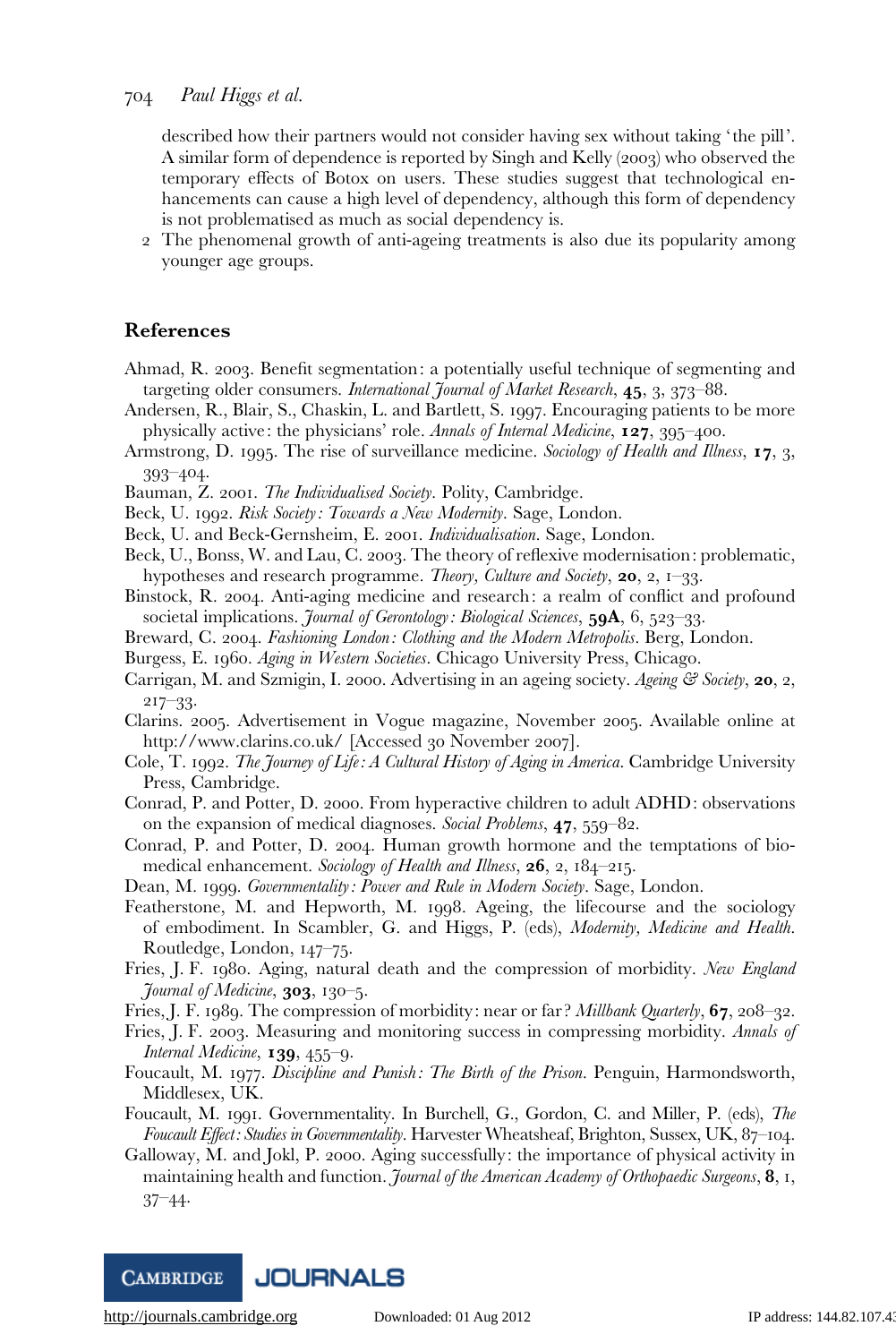Giddens, A. 1991. Modernity and Self-Identity. Polity, Cambridge.

- Gilleard, C. and Higgs, P. 1998. Older people as users and consumers of healthcare: a third age rhetoric for a fourth age reality? Ageing  $\mathcal{C}$  Society, **18**, 2, 233–48.
- Gilleard, C. and Higgs, P. 2000. Cultures of Ageing: Self, Citisen and the Body. Prentice Hall, Harlow, Essex, UK.
- Gilleard, C. and Higgs, P. 2005. Contexts of Ageing: Class, Cohort and Community. Polity Press, Cambridge.
- Gilleard, C. and Higgs, P. 2007. The third age and the baby boomers: two approaches to the social structuring of later life. International Journal of Aging and the Lifecourse, 2, 1, 13-30.
- Grey de, A. 2003. The foreseeability of real anti-aging medicine: focusing the debate. Experimental Gerontology,  $38, 927-37$ .
- Hayflick, L. 2005. Author's response to commentary: Anti-aging medicine: fallacies, realities, imperatives. Journal of Gerontology: Biological Sciences, 60A, 10, 1228-32.
- Higgs, P. 1998. Risk, governmentality and the reconceptualisation of citizenship. In Scambler, G. and Higgs, P. (eds), Modernity, Medicine and Health. Routledge, London, 176–97.
- Higgs, P. and Jones, I. R. 2009. Medical Sociology and Old Age: Towards a Sociology of Health in Later Life. Routledge, Abingdon, Oxfordshire, UK.
- Hills, J. 2004. Inequality and the State. Oxford University Press, Oxford.
- Hinterlong, J., Morrow-Howell, N. and Sherraden, M. 2001. Productive aging: principles and perspectives. In Morrow-Howell, N., Hinterlong, J. and Sherraden, M. (eds), Productive Aging: Concepts and Challenges, Johns Hopkins University Press, Baltimore, Maryland,  $3-18$ .
- Jones, I. R., Hyde, M., Higgs, P., Victor, C., Wiggins, R. and Gilleard, C. 2008. Ageing in a Consumer Society: From Passive to Active Consumption in Britain. Policy Press, Bristol, UK.
- Kass, L. 1985. Towards a More Natural Science: Biology and Human Affairs. Free Press, New York.
- Katz, S. 2000. Busy bodies: activity, aging and the management of everyday life. *Journal of* Aging Studies, **14**, 135–52.
- Katz, S. 2005. Cultural Aging: Life Course, Lifestyle, and Senior Worlds. Broadview, Peterborough, Ontario, Canada.
- Katz, S. and Marshall, B. 2003. New sex for old: lifestyle, consumerism, and the ethics of aging well. *Journal of Aging Studies*,  $17$ ,  $1$ ,  $3-16$ .
- Katz, S. and Marshall, B. 2004. Is the functional 'normal'? Aging, sexuality and the biomarking of successful living. History of the Human Sciences, 17, 1, 53–75.
- Kirkwood, T. 1999. Time of Our Lives: The Science of Human Ageing, Weidenfeld and Nicolson, London.
- Klerman, G. 1982. Psychotropic hedonism vs. pharmacological Calvinism. Hastings Centre *Report*, **2**, 4,  $I=3$ .
- Laslett, P. 1989. A Fresh Map of Life: The Emergence of the Third Age. Weidenfield and Nicholson, London.
- Lemke, T. 2001. 'The birth of bio-politics': Michel Foucault's lectures at the College de France on neo-liberal governmentality. *Economy and Society*, **30**, 2, 190–207.
- Lucke, J., Ryan, B. and Hall, W. 2006. What does the community think about lifespan extension technologies ? The need for an empirical base for ethical and policy debates. Australasian Journal on Ageing, 25, 4, 180–4.
- Lupton, D. 1995. The Imperative of Health: Public Health and the Regulated Body. Sage, London.
- McMullin, J. and Shuey, K. 2006. Ageing, disability and workplace accommodations. Ageing  $\mathcal{C}$  Society, **26**, 6, 831–47.

Marwick, A. 1998. The Sixties. Oxford University Press, Oxford.

Miller, P. and Rose, N. 1997. Mobilising the consumer: assembling the subject of consumption. Theory, Culture and Society,  $14$ ,  $1, 1–36$ .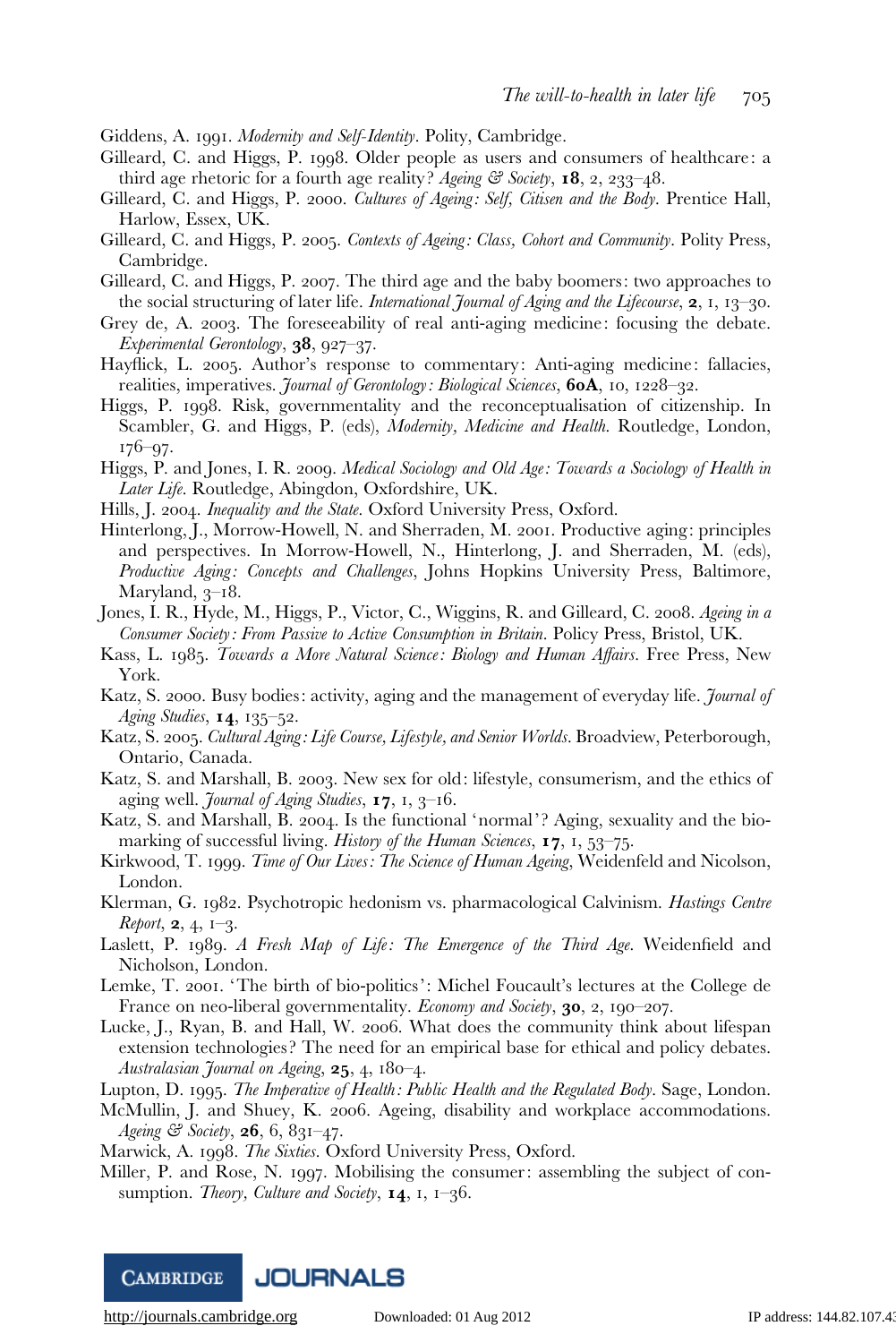- Moody, H. R. 1995. Ageing, meaning and the allocation of resources, Ageing and Society, 15, 2, 163–84.
- Moody, H. 2002. Who is afraid of life extension? Generations, 25, 4, 33-7.
- Moody, H. R. 2007. Getting over the denial of aging, *Hastings Center Reports*, 27, 5, 44–5.
- Moschis, G. and Mathur, A. 2007. Baby Boomers and their Parents: Surprising Findings about their Lifestyles, Mindsets, and Well-being. Paramount Books, Ithaca, New York.
- Mykytyn, C. 2006. Anti-aging medicine: a patient/practitioner movement to redefine aging. Social Science and Medicine, 62, 643–53.
- Olshansky, S., Hayflick, L. and Carnes, B. 2002. No truth to the fountain of youth. Scientific American, **286**, 6, 92-5.
- Parker, M. G. and Thorslund, M. 2007. Health trends in the elderly population: getting better and getting worse. The Gerontologist, 47, 2, 150–8.
- Paulson, S. 2005. How various 'cultures of fitness' shape subjective experiences of growing older. Ageing & Society, 25, 2, 229–44.
- Petersen, A. and Lupton, D. 1996. The New Public Health: Health and Self in the New Age of Risk. Sage, London.
- Poole, C., Jones, D. and Veitch, B. 1999. Relationships between prescription and nonprescription drug use in the elderly population. Archives of Gerontology and Geriatrics, 28, 3, 259–71.
- Potts, A., Grace, V., Vares, T. and Gavey, N. 2006. 'Sex for life' ? Men's counter-stories on 'erectile dysfunction', male sexuality and ageing. Sociology of Health and Illness, 28, 3, 306–29.
- Potts, A., Gavey, N., Grace, V. and Vares, T. 2003. The downside of Viagra: women's experiences and concerns. Sociology of Health and Illness, 25, 7, 697–719.
- Rae, M. 2005. Anti-aging medicine: fallacies, realities, imperatives. Journal of Gerontology: Biological Sciences,  $60A$ , 10, 1223-7.
- Rose, N. 2001. The politics of life itself. *Theory, Culture and Society*, **18**, 6,  $1-\gamma$ o.
- Rosen, A. 2003. The Transformation of British Life: 1950–2000. Manchester University Press, Manchester, UK.
- Sanders, C., Donovan, J. and Dieppe, P. 2002. The significance and consequences of having painful and disabled joints in older age: co-existing accounts of normal and disrupted biographies. Sociology of Health and Illness, 24, 2, 227-53.
- Sawchuk, K. 1995. From gloom to boom age, identity and target marketing. In Featherstone, M. and Wenick, A. (eds), *Images of Aging: Cultural Representations of Later Life.* Routledge, London, 173–87.
- Singh, C. and Kelly, M. 2003. Botox: an 'elixir of youth'? *European Journal of Plastic Surgery*,  $26, 5, 273-4.$
- Stock, G. and Callahan, D. 2004. Point-counterpoint: would doubling the human life span be a net positive or negative for us either as individuals or as a society? *Journal of* Gerontology: Biological Sciences,  $59A, 6, 554-9$ .
- Stock, C. 2003. From regenerative medicine to human design: what are we really afraid of? DNA and Cell Biology,  $22, 679-84$ .
- Streeck, W. and Thelen, K. 2005. Beyond Continuity: Institutional Change in Advance Political Economies. Oxford University Press, London.
- Vainionpää, K. J. and Topo, P. 2005. The making of an ageing disease: the representation of the male menopause in Finnish medical literature. Ageing  $\mathcal G$  Society, 25, 6, 841–61.
- Vincent, J. 2003a. Old Age. Routledge, London.
- Vincent, J. 2003b. What is at stake in the 'war on anti-ageing medicine'? Ageing  $\mathcal C$  Society,  $23, 5, 675 - 84.$
- Vincent, J. 2006a. Anti-ageing science and the future of old age. In Vincent, C., Phillipson, C. and Downs, M. (eds), The Future of Old Age. Sage, London.